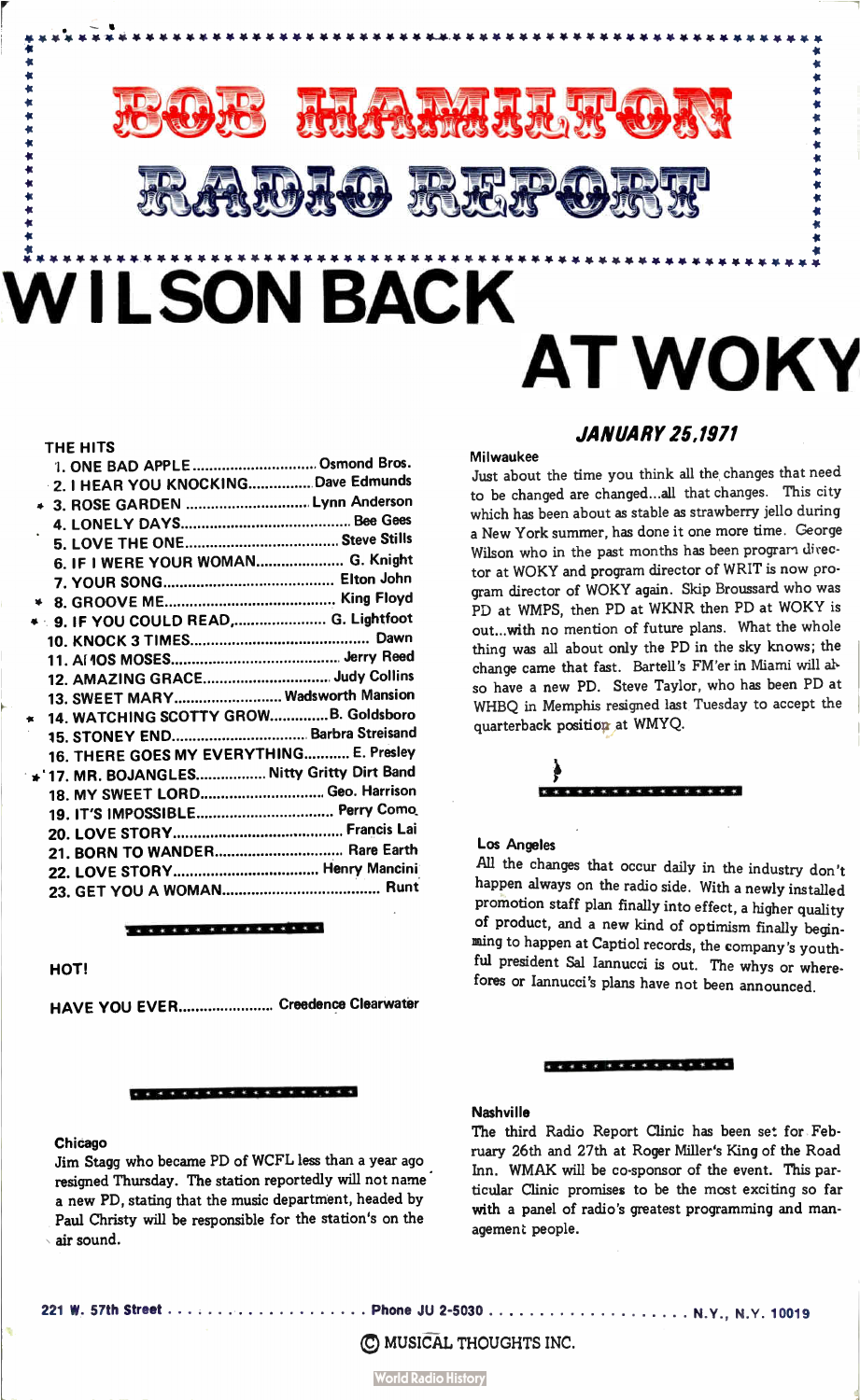## PAGE 2

 $\bullet$ 

## BOB HAMILTON RADIO REPORT

New York—Several people have indicated that they would like to receive the Report a little earlier than Monday. We will be happy to send the sheet Special Delivery Airmail if the postage is paid. The added mailing cost figure out to about 30 dollars more per year. If you wish this service call the Report office and we'll put you on it.

New York—WABC into a benefit performance this past Saturday at Carnegie Hall, featured Dawn in his first public performance...Nitty Gritty Dirt Band and others......The station ran the concert for kids who normally can't afford to get into the performances.

Cleveland—Chuck Dunaway of WIXY is running a promotion called Salute to the Sixty's...20 second excerpts of former campaign speech promises. Shots include Nixon, Agnew, McGovern, and,other notable national politicians... all with some far out promises. Dunaway picked up some 82 different cuts.....runs three per hour.

Indianapolis—Perry Murphy, the man who came up with the kissing marathon just a few weeks ago is now into something else that rivals that trip. As you know January 27 is the beginning of the Chinese New Year...this year being the Year of the Boar.... 4669. Station is giving away a live pig and a ham every day for the next twelve months. Promos are clever with a lot of material available.

Houston—KNUZ, PD Larry Vance is entering an authentic replica of a Viet Cong prison hut, hung from the Astro Needle, 31 floors up near the Astro Dome. Vance will stay there until the city gains some 75,000 signatures on a petition to free American prisoners in Viet Nam. Vance says that he'll have nothing in the hut to eat or drink except rice and tea. He'll be doing reports by phone. They would like artists who can, to phone and record promos supporting...news hotline is 713-523-4254. Vance and a group of people will take the petition to Paris after it's completed.

Hamilton, Ontario—Report from CHAM is that with the new ratings out they have moved from eighth place to third and fourth place. That's six months after going rock. CKOC is the only rocker in the area left that's ahead of them.

Minneapolis—A major change at KDWB. They are now playing at least one album cut per hour.. ..and as many as six cuts per hour at night after ten. This week they are programming from twelve albums.

El Paso—The six hour weekend syndicated radio show featuring Charlie Tuna has sky rocketed in adding stations, one of which is KINT in El Paso. Sonny Melendrez, down there did an interesting promotion leading up to adding the show. He called Charlie every day, using his "Herman" voice and tried to talk Charlie into coming. Each day Charlie and Herman would negotiate on the air... each day Herman promised something else. Finally Charlie (who was billed as a big time Los Angeles disc jockey) agrees to the terms and after further promos, the syndicated show begins.

New York—By the way, the best book on today's music we have seeniis Lillian Roxon's , "Rock Encyclopedia" the information in that book is incredible.

San<sup>,</sup>Francisco–Former KYA dj, Tom Campbell is hosting a show for American Forces Radio that will be broadcast ten days later in over 300 stations called Tom Campbell, Stateside. The show will begin in about thirty days, some interesting things being done with this.

Los Angeles—The KRLA versus KHJ money give-away ended last week. Probably the most money given away in as short a period ever. KHJ gave away 39,400 dollars and across the street KRLA dropped 24,000dollars on their listeners. Ted Atkins hipped the Report that last November KHJ ran a contest called Five Grand Goldens that followed the same format as this contest. Talking about this past ten days he said, "When I say it's the most exciting thing I've ever been part of, that's an understatement." KRLA dropped the contest on Tuesday...at last Report KHJ was still going etrong, but, the feeling was that they will have stopped by today.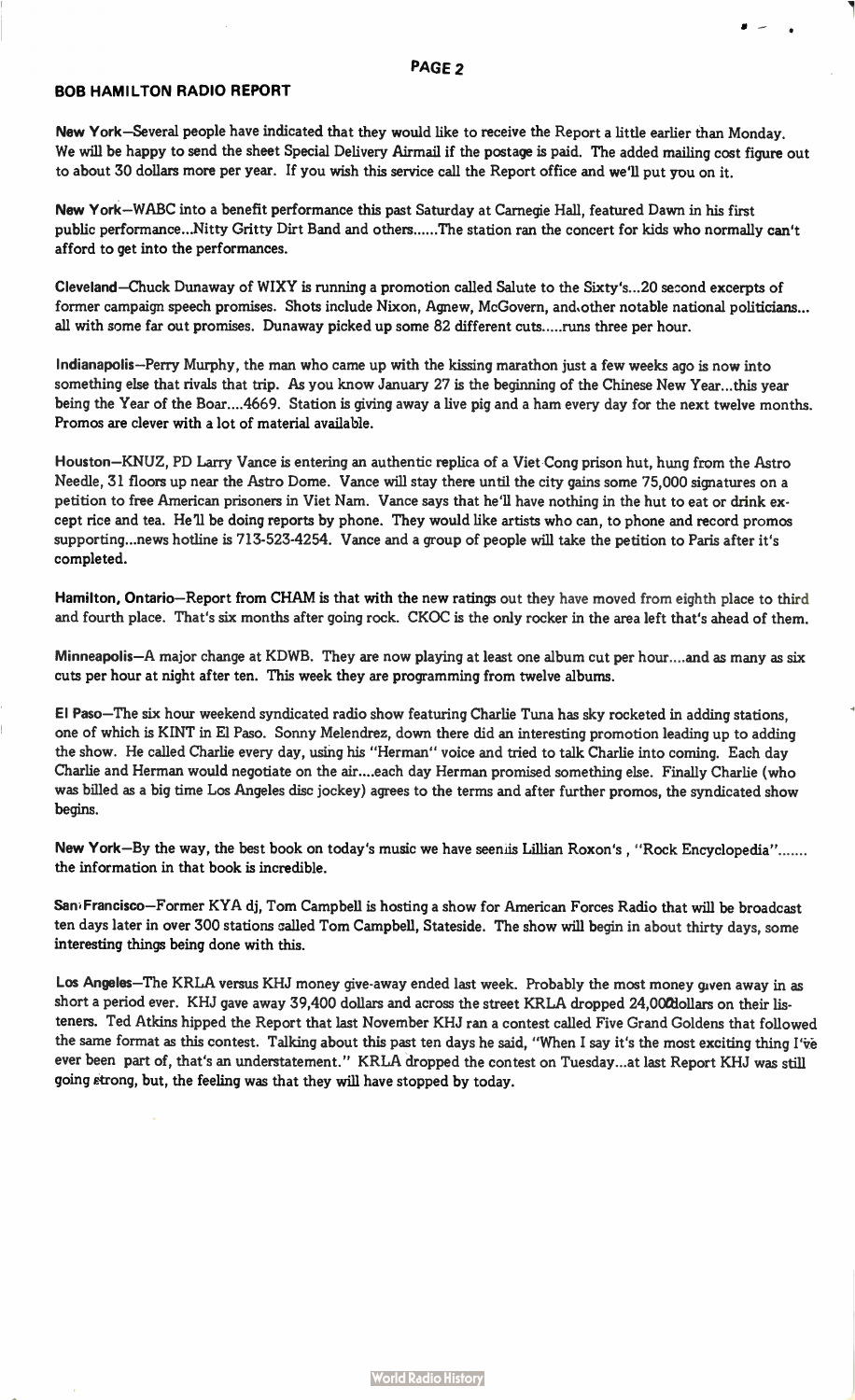WFIL RADIO 4100 City Line Avenue Philadelphia, Pennsylvania

Program Director: Jay Cook **Music Director: George Michaels** Music Director: George Michaels

Format: Much more music...considerable personality. Tight...fast...with enough flexibility for the guys to maintain a one to one relationship. Play list is 30 records with anywhere from 2 to 6 extras., generally from six to ten album cuts.. programmed on a limited basis. Four to six oldies... .depending on the time of day. Commercial load limit is fourteen minutes or sixteen units. Run Pams jingles...Are run in two categories...Stop set jingles that generally have instrumental intros, that run after a cluster and three jingles that are a capellos...minimum of four an hour ....that run insweeps. Large sweep at the top of the hour ...begins at :52 and goes to :05...and one that runs at the bottom of the hour that is three records...billed as so many minutes of non-stop music. Target audience is all up to age 49.

Specialized Programming: Sunday morning run public affairs and religion from 4:30 AM to 9:30 AM. Special weeks and weekends on music and certain kinds of Safety weekends, etc. Are currently into a one hour talk show they call Straight Ahead that runs at night...this is run only on special occasions...when the subject matter is in demands. Contests: Continuing aggressive on the air promotion. Very seldom out of a contest or promotion of some type. Probably as aggressive promotionally as any station in the country. Biggest contest they ever ran was in 1966 when they went into a format change....."I Listen To WFIL" contest...five months of this, they gave away 96,000 dollars. Community Involvement: High school involvement is unparalleled. Tremendous amount of jock appearances at high schools. George Michaels is extremely involved in this. Are into fund raising campaigns...raised 72,000 dollars for MS.. Station has Community Council meetings with city leaders.., monthly meetings of their youth councils. On the air jocks are highly involved in things happening in the city. Station is now getting into being associated with the concert scene.

News: Jack Hyland is news director. Have fourteen newsmen...seven of these people are on the air. Maintain full-time news bureaus in Camden to cover South Jersey...Trenton...Harrisburg...Dover...,Delaware and Wilmington. News runs at 45...AM drive two 4  $\frac{1}{2}$  minute news casts...45 and 15....Ten AM-six PM...full news at 45 with a minute headline at 15....Full news at 6:15...No news again until 10:15. Full news after that .particularly on the all night show. Editorialize heavily....utilizing editorial director that writes for AM, FM and TV. Minimum of twenty editorials per week. Alan Stone, the morning news man has been there 23 years...heavy personality in their news.

6AM-9AM-Dr. Don Rose—Originally from North Platte, Nebraska. Worked at KWMT, Fort Dodge...WEBC, Deluth, ....KTUL, Tulsa, WQXI in Atlanta. ...Came to WFIL three years ago. "Uses the shot-gun humor approach.. bombards you with one- liners...tells more jokes, bad and good, than anybody. Uses a cow....Lula Belle, to sub his show. Very warm, human sounding jock...Has very infectious laugh...super topical... the epidemy of a great morning man...unbelievably consistent and up."

9 AM-12 Noon—Jim O'Brien—Originally from Houston. Worked at WACO in Waco, KLIF in Dallas, WSAI, KIMN, WOR—FM, CKLW, and PD at KHJ. "Involved considerably doing TV.. very community involvement oriented...averaging a couple of appearances a week...super hard worker...perfectly equipped for a midday gig...very into that audience. Very bright and pleasant sounding.

12-3PM—Dan Donovan— Originally from Biglerville, Pennsylvania. Worked at WSBA in York, WICE in Providence, WMEX in Boston, WCBM in Baltimore...at WFIL for about a year. "A jock's jock...extremely clever..quick uses drop-ins and reacts with great humor...very hip..transmits personality.

3PM-6PM—J.J. Jeffrey—Originally from New Brunswick, Maine. Worked at WCME in New Brunswick...WJAD in Portland...WMEX in Boston, WAYS in Charlotte, PD at WMBY in Pensacola, TV in Portland, WRKO in Boston... WFIL almost two years ago. "Very topical...witty...great voice...relates very well to audiences...good demographic appeal jock."

6PM-9PM—George Michaels—Originally from Mellville, Missouri. Music Director.. ..Worked at WMAY in Springfield.. WIL in St. Louis...WRIT in Milwaukee...KBTR in Denver...came here at beginning of format. "Unbelievably involved in high school activities...spends a minimum of two to three hours preparing and rehearsing his show. Relates to anything happening in town...on the go constantly. Kids love him. Constantly promoting positive action. Does Penn State football play by play...strong voice...up somewhat of a shouter...never down."

9-12 Midnight—Long John Wade—Originally from Pelham, New York. Worked at WHIL in Medford, Mass...WAAB in Worcester...WTAO in Cambridge...WSPR in Springfield...WDRC in Hartford..."Super hip...very respected and highly listened to by the progressive element...a little irreverent on the air...extremely fast...runs a bright exciting show." 12 Midnight-6 AM—Dave Parks—Originally from Lorraine, Ohio...Worked at WIZ in Lorraine...WNCO in Ashland... WLEC in Sandusky...Came here four years ago from WING..."Bright fast up tempo...zinger specialist...super hip... super funny...publishes a one liner sheet...amazingly consistent.

Weekends—Tom Tyler—Originally from Johnstown, Penna...Worked at WTBO in Cumberland...WWIN in Baltimore... PD at WWKO in Cocoa Beach...WQAM...WPOP...here for two years... "swing man and assistant in production. .would be hard to replace because of talent and versatility."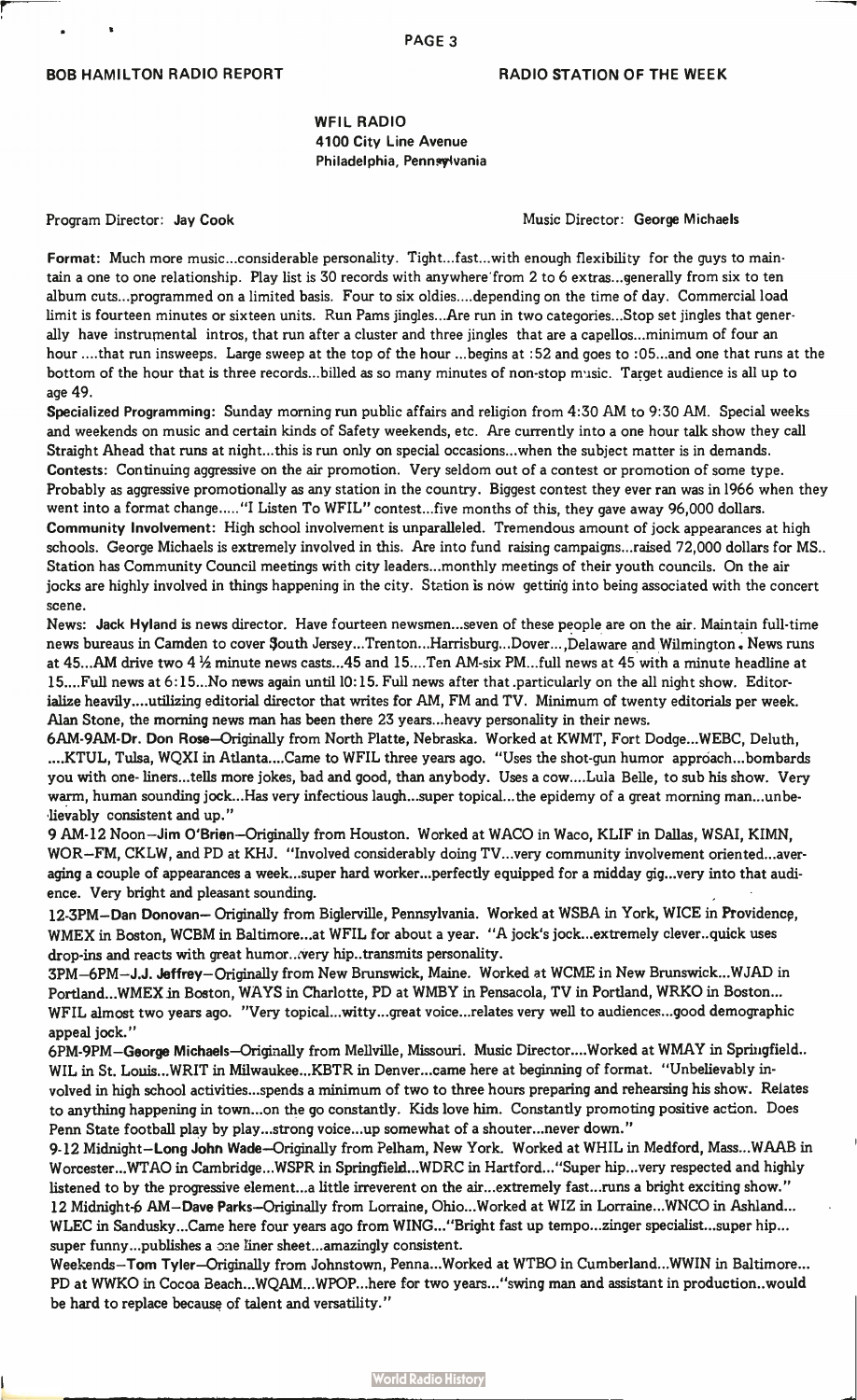## BOB HAMILTON RADIO REPORT **CHANGES**

e

The word is that Jerry Kaye is leaving WLS to go to WCFL...no complete info as to what shift etc. that he'll be doing. The WLS to WCFL and vice versa exchange has to be the most frequent in radio......

Johnny Gilbert and Dave Hall left KOY in Phoenix last week.......

Dave Sebastian leaves KNAK for KMEN in San Bernardino

Mike Kelly resigned at KNAK....looking......801-225-8684..........

Mel Remy is returning to radio......will be doing music at KNAK.........

Mike Michaels will continue to do music at WEAM

Dusty Brooks of WLOB in Portland is moving to WSVP

Dave Connolly is moving from KAFY to WIXY

John Payne & Robert W. Walker moving to WMYQ in Miami to work with Steve Taylor........both formerly from WHBQ. Paul Clarke of WEAM moves to WLS

Ben Walters moves from WPOP to WEAM ........

Line-up at WIBG....Ed Richards 6-10 Am....Bill Gardner 10AM-2PM.....Frank Kingston Smith, Jr. from 2-6PM....John Records Landecker from 6-10PM....Bob Gross from 10-2 Am.....Don Cannon from 2 AM to 6 AM...........

John McLeod moves to 6-10 at CHAM in Hamilton

Dick Joseph moves into afternoon drive and Paul Allen takes over all nights... .Chuck Camereaux takes over assistant manager and Paul Godfrey is named program supervisor......all at CHAM in Hamilton.........

Dennis Clay formerly of KAFY and KJOY takes over programming KATA in Arcata......

Ellsworth Groce better known as Rocky G takes over national promotion at Roulette records

POSITION

Warren Cosford is the new production director at CHUM

Willie Mitchell is the new music co-ordinator at WNHC

**A 4 4 4 4 4 4 4 4 4 5 6 7 8 4 5 6** BOB HAMILTON RADIO REPORT CHANGES

## STATION—CITY

WAYS—Charlotte WHHY—Montgomery KINT—El Paso KQWB—Fargo KQV—Pittsburgh KYA—San Francisco KYA—San Francisco WOKY-Milwaukee KGB-San Diego WCCC —Hartford CJME—Regina, Saskatchawan

Jock Afternoon Drive Jock Jock-Prod. Midday Weekends(full-time) FM-Program Director Midday Jóck Mid-Morning 9-12 Noon

Jack Kilgoe Bob Baron Sonny Melendrez Wayne Hiller Bob Harper Dick Starr Dick Starr Skip Broussard Charlie Van Dyke Rusty Potz Hart Kirch

CONTACT

### **exected exected**

## BOB HAMILTON RADIO REPORT THE CHARLIE TUNA SHOW

Dallas Cowboys have announced plans after the Super Bowl to play their home football games next year in the Alamo.

I'm working the Baltimore Colt radio format this morning... .you make all the mistakes you want and still come out Number one.

News story out of Malasia reports that hundreds of frogs are fighting over breeding grounds...apparently this would be considered a graphic example of the term "hopping mad".

The casualty reports on the fighting frogs today so far total fifty dead or wounded. I understand those frogs wounded awarded the Purple Wart.

It's been so hot in Los Angeles car thieves are only stealing automobiles with air conditioning.

The third carbon monoxide alert of the year was called this morning in Los Angeles. It's getting so if you want a breath of fresh air, you have to sit in your garage with the car motor running.

They named him Amos Moses because he looked just like Charlton Heston.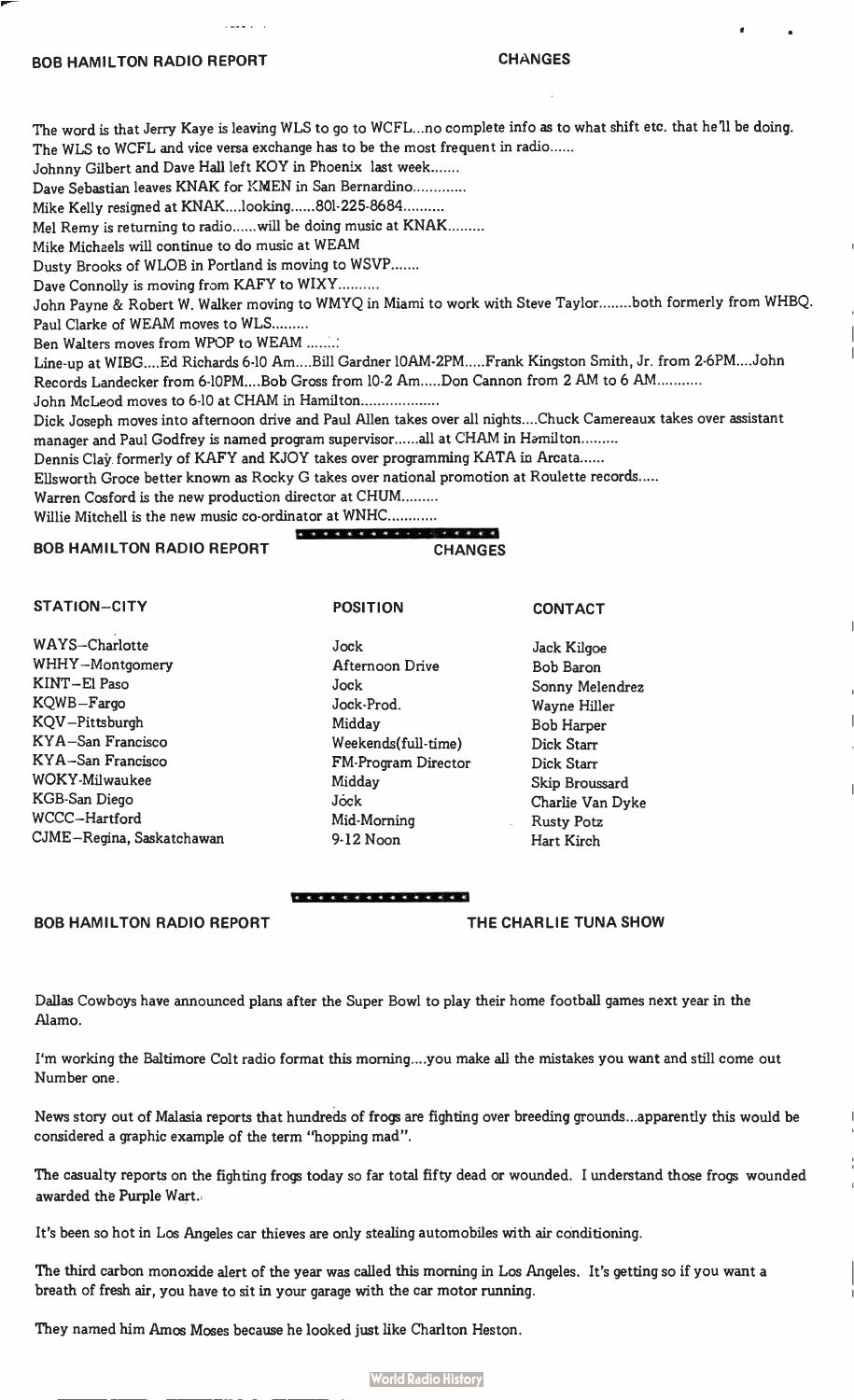## PAGE 5

## BOB HAMILTON RADIO REPORT MY OWN THING

And so...here comes Clinic Number III....The King of the Road, Nashville, Tennessee. I have written an article or two on our Clinics but, each time we hold one, we learn a bit more so let me once more get into a couple of things.

We have all spent our many hours at conventions. We have shaken our share of hands, drank our amount of booze, talked about this and that aspect privately and been bored with the 15 minutes we dropped in on one of those sessions.

With the talk starting about Clinic Number III, comes the question....what about hospitality suites... taking a few guys out, etc. Now damn it...c'mon, aren't you guys tired of that crap? In Shreveport there arose the problem of a couple of record cats taking some jocks out on the town while a session was going on. In Shreveport, there were the usual cats dropping in to spend 5 minutes seeing who was there and then splitting for the pub until sessions were over and drink-time began. Gentlemen, that's why the problems we had yesterday are still unsolved. We're not holding this clinic for radio men and record men..we're holding it for men. If you are ripping off your radio station or record company in order to come down and hype somebody.. ..stay away. You'll ruin it for the rest.

Nashville is the most important of all our Clinics. We have an incredible staff, the best accommodations ever, and the most organized Clinic of all. We have spent a lot of time and money to give. So have a lot of other people. Now, 24 hours to spend together getting those trips that cast you a better salary, a hit record, a moment of time, a frustration, a journey into sadness and most of all, a happy head, eliminated. No booze, no broads, no hyping, no bullshit, no labels...just a couple of hundred men telling each the truth.

I must tell you that I am tremendously excited about Nashville...it's like a beginning for '71. We're ready. By the way we're doing one thing for us bar-hanger-outers. We rented the bar....for the sessions.........

\* \*\* \* \* 4 4 \*\*\*\*\*\* 4 \*\*\*\*\* 4 4 4 4 « 4 4

## Continued from Page 3

Program Director-Jay Cook- Originally from Memphis..Worked at WDDT in Greenville, Mississippi...WYDE in Birmingham...WHHN in Memphis...WHBQ, PD at WMQN in Memphis. Came to PhiIly four years ago...did midday for three years then became PD in February of 1970.

Consensus: Station operates on a frequency of 560 kc with a power output of 5kw ...directional at night..Station went on the air in1922...Was owned by Gimble-Wanamaker...Call letter were WFI...1935 merged with another station in town which shared the same frequency and changed the call letters to WF IL.. Walter Annenberg, who is presently Ambassador to Great Britain...This station has an incredible history...where such notables as Dick Clark, Bert Parks, Ed McMahon, Henry Morgan, Eddie Fisher, Chubby Checker, Dianne Carroll and Bobby Rydeil. WFIL-TV ..was where American Band ,Stand broadcast. The station format was everything you can name in the past. In the early fifties WFIL went chicken rock...among the top stations in the city...always have been a number one contender. WIBG went rock in 1956...WIBG practically owned the town...in the 1956 to 60 era. In 1966 WFIL came in, changed formats. WFIL went number one about a year later. Philly is the fourth market...market is about 6 million people. City is 30% Black...metro area is about 15 per cent. Very industrial city, with a great history. There is a city law that no building can be over 30 stories. City is heavy with young people...Station vies with the top position each rating period with WIP...a progressive middle of the road station. WIBG is the other top forty station in town.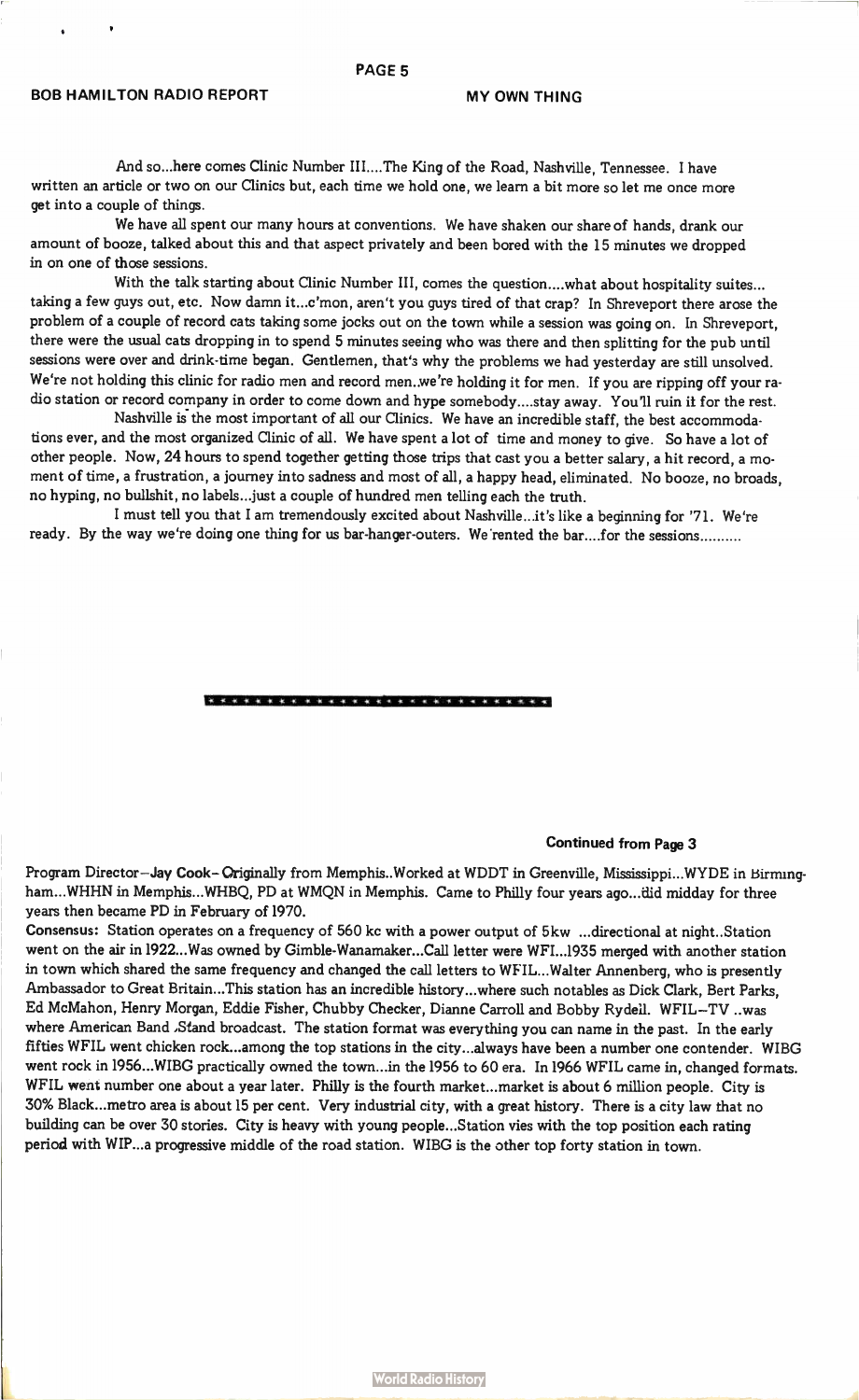With music trending toward other areas, the one man who continues to be consistent with hits from the straight orchestration area is Henry Mancini.....We talked to him at his office in Hollywood.......

Bob: Henry, your son is in a group of some kind, isn't he?

Henry: Well, he was in a group that was together for awhile....they're disbanded now...never recorded. But, he has gotten a group together around himself now; he asked me if he could go in and make some demos. He went in and did five of his own tunes and sang and produced the whole thing. I couldn't believe it was him, you know. The group has no name now...he's just trying to get it all straight. We're going to try to see if the masters can go someplace. He is twenty.

Bob: Could I get a little idea about your background?

Henry: I was born in Cleveland but, I was brought up in a little town north of Pittsburgh called Aliputitta. I started on flute when I was eight and then took piano when I was thirteen and then about fifteen I became interested in the big bands.. listening late at night on the little radio set...the bands coming out of WLW in Cincinnati and all that stuff. I took to arranging when I was fifteen with a fellow in Pittsburgh by the name of Max Atkins, who has passed away since. Billy Maye studied with him...Jerry Fielding. I didn't do much before the war but, I was in the army for three years...when I came out I went with Tex Beneke and the Glen Miller Orchestra and that was kind of the start of my professional career. I played piano and arranged.

Bob: You did a lot of one-nighters...did you guys travel by bus?

Henry: Oh yeah...we never even saw a plane in those days...this was 1945 and '46...right after the war.

Bob: One nighters do some very strange things to your head, don't they?

Henry: Well, yeah, it does....it's very much of a leveling agent you know....It's hard to describe...all I can tell you is it's a great way to pay dues if you're young enough to pay 'ern that way. You get into a kind of a routine.. that all there is eating, sleeping, and getting on that stand and making music... that's all.

Bob: The thing that makes this interview with you most interesting is sitting down and looking at the charts...noticing the changes that have occurred in the past few months in music.....I'm sure you'll agree there have been changes. Henry: Oh yes...and I think for the better too...mostly for the better as far as good music goes... Bob: What do you mean good music?

Henry: Well, I mean, well performed...well written music...well played...well recorded...in every category. Bob: In the situation where pop records have gotten to be...I don't like to use the word hip...but...where acid rock has made in-roads.. people like Led Zepplin...the Dead...and those people...you're the one artist in your category that continues to have hit records...such as Love Story... Romeo and Juliet...Do you have any reason for theat? Henry: Well, I can specifically answer the two things you mentioned...I can't put my finger on anything else than the answer I'm going to give you....everyone of my own things...the record has completed the visual experience ....You go back to Pink Panther...Moon River...Wine and Roses...they've all created imagery. When you listen to it you can't help but, if you've seen the picture...even if you haven't...you have a good idea what it's all about. That holds true in Romeo and Juliet...and I do that thing in concerts all over...I've done it for colleges and symphonys...practically all over the world...You can't tell me that those kids aren't having a fantasy on Romeo and Juliet when they're listening to that thing. By the same token...Love Story...you create a background for the images...for the person's fantasy. Bob: Do you think Romeo and Juliet would have been a hit record had it not been part of a movie...rather just a record that you put out?

Henry: No

Bob: Do you think Love Story?

Henry: No.

Bob: Any of those records?

Henry: No, no, no. You know I hate to be so adamant about it, but, I don't....there's just no way...no way unless there's some element in there that connect the ear with the eye.

Bob: Your son being in a rock group you're probably more into that kind of thing than most...You mentioned a while ago that you felt the changes were for the good. How do you feel, more specifically today's young people and today's young people's music?

Henry: Okay...let's discount the bubble gum...alright? I think that what they're going for if you'll listen...you know there used to be a time when the top forty...you wouldn't hear a violin in that top forty ....any of those back<sup>1:</sup> grounds...there wasn't a violin within ten miles of the studio. I'm going back maybe five years...early Beatles...It was mostly guitars...even the organ wasn't that prominent then. As we have come along,.as time passed.. the young kids coming out of school. .coming out of colleges where all they had to do was blow their horns and write their arrangements for credit...and listening to everything. They didn't have to worry about making the bread at least for a year or two...you know three years. They were immersed in the music...learning what it was all about. So you've got a very much more musically literate young person as far as the people that are producing the record.... as far as the people that are making the record you know? They know...they know what to do with strings....with horns...with voices... voices especially...I think the bocal writing in the past five years has come a long way. The group writings like Crosby Stills, Nash, and Young....Bread....groups like that. Those are really good...fine arrangements...much more involved than groups like the Modernaires ever did.

Bob: How do you explain music right now...on the hit list., you've got Lynn Anderson and Ray Price...Perry Como and Barbra Streisand...you...and at the same time Led Zepplin...Steve Stills.. and Elvis Presley. There's no trend to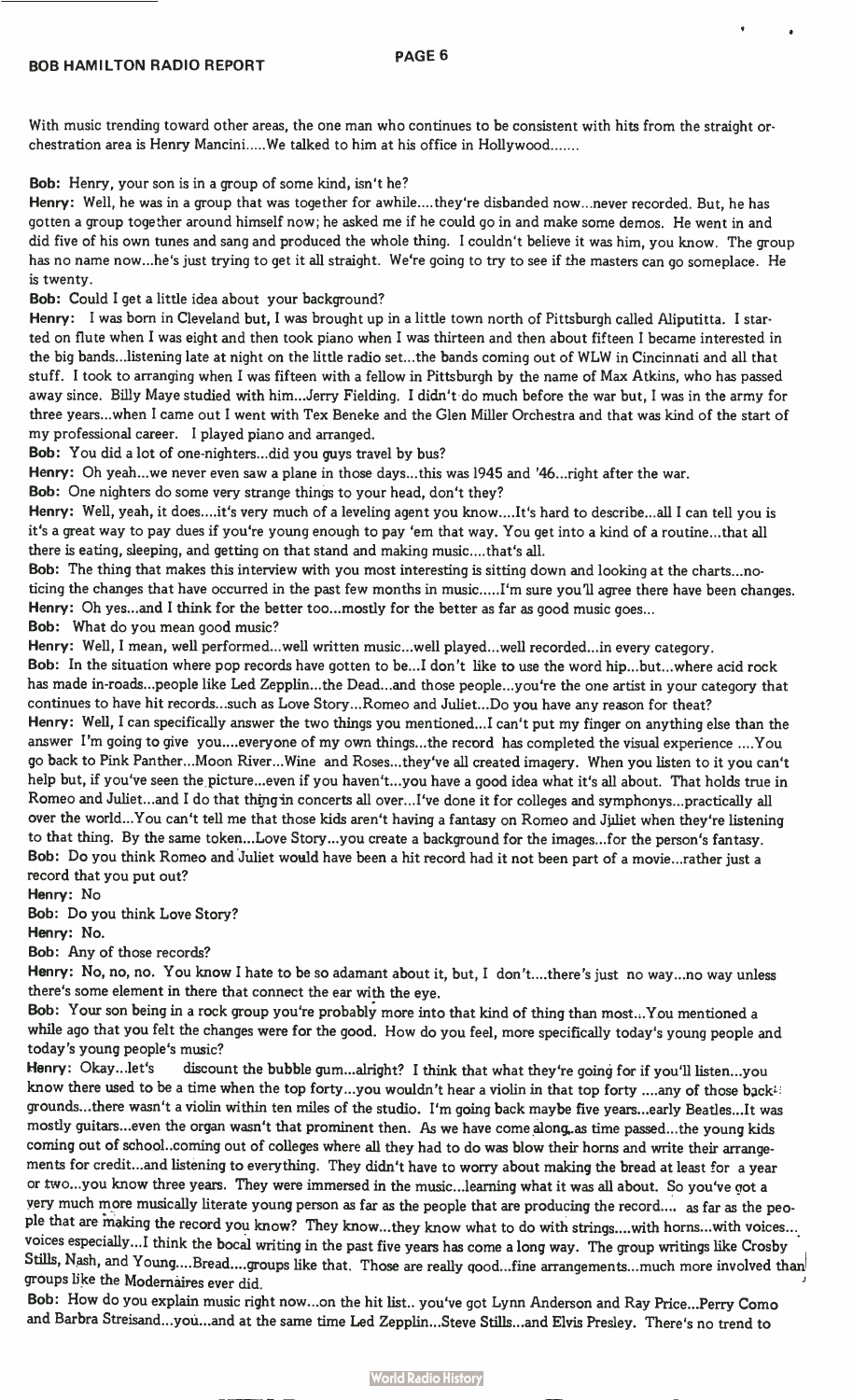## **BOB HAMILTON RADIO REPORT SUCCESS**

## PAGE 7

The Radio Report has procurred the help of a student of astrology to find out the basics about the most successful people in the industry. The following is what our star person who by the way does not know these people at all, found out about

Mike McCormick—July 7, 1933—Sun-Cancer, Moon-Capricorn, Mercury-Leo, Venus-Leo, Mars-Libra, Jupiter-Virgo, Saturn-Aquarius, Uranus-Aires, Neptune-Virgo.....Good executive material...Natural knowledge of how to draw attention to humself...Fantastic insight into people because he has such a thorough knowledge of himself and he uses it to relate to his fellow man...Needs affection... Needs an established home for himself. some talent for writing. Sympathetic kind-hearted, and dignified. A true lover cf people,. .Has to watch that he's not over domineering. Plans are generally on a large scale...Natural talent for show business...Probably has some interest in science, legalities or philosophy. some times acts impulsively.

Earl Glicken—October 3, 1926—Sun-Libra, Moon-Virgo, Mercury-Libra, Venus-Virgo, Mars-Taurus, Jupiter-Aquarius, Saturn-Scorpio, Uranus-Pisces, Neptune-Leo .........Will not let emotionalism sway him....Works purely from logical methods.. Understands emotionalism in other people... .All relationships he has with other people are studied...A peace loving person and usually keeps it around him... Does not hold grudges...Takes a lot to make him lose his temper...Has a strong ability to organize and direct...Sees things through...Mind learns basically through comparison...Has some mind for mathematical work or invention...A refined taste in music and the arts...Very judicial person.. Always concerned with what is just...Takes time.in making decision....Deep sympathies....Can he very sociable.

Charlie Tuna—April 18, 1944—Sun-Aires, Moon-Pisces, Mercury-Taurus, Venus-Aires, Mars-Cancer, Jupiter-Leo, Saturn-Gemini, Uranus-Gemini, Neptune-Libra .........Gives impression of someone who is strong, bold and full of vitality....but, he actually is a very sensitive person.....Fond of music, travel and sculpture, possibly the decorative arts... Large crowds tend to annoy him...Necessary for him to have periods alone...Strong tendency toward introspection... Should be careful with this because quite often he'll be creating problems that don't ex.3t...Lack of concentration and has a tendency to devote too much time to day dreaming... Very deep and almost inspirational understanding of society and its problems.. Needs to harness some of his Aires energy and direct it into some creative venture which will give him some medium of expression...Needs an artistic career...Pleasant disposition...Tendency to be conservative... generally sticking to the teaching of his up-bringing ...Learns more through experience than from books.

Larry Baunach -March 25, 1936–Sun-Afres, Moon-Taurus, Mercury-Pisces, Venus-Pisces, Mars-Aires. Jupiter-Sagittarius, Saturn-Pisces, Uranus-Taurus, Neptune-Virgo..........Strong personality...so over-powering that he usually gets his way...Much charm and reserve...Strong business sense...Should do will financially which is his drive...Born to be an executive in charge of some artistic or intellectual project...Tremendous diplomat... .Has the ability to persuade people to do as he wants and have them enjoy doing it....Generally considerate of people.....bit of a perfectionist....manages to get everything done with speed and efficiency....Very high impression of himself and an almost total sureness of his abilities..... Very self-confident, but, doesn't oversell himself....Easily moved to sympathy.....Compassionate..... Genuinely enjoys helping people who need it.

## 

BOB HAMILTON RADIO REPORT HENRY MANCINI continued from Page 6

that...do you think this is a lack of direction?

Henry: No...I don't think it's lack of direction at all...I think it's the opposite. The group that is buying just isn't satisfied with following the crowd. They'll go one way here and if they like this other thing they'll go another way. I think that like movies and records are our modern conversation pieces. When kids get together...they like to be in on something that is happening and I think that rather than lack of direction I think it's a branching out into many things. Only because it's the nature of our times...they don't want to follow...and be hung up as a Beatles...and who knows there might be a Montavanni in there somewhere.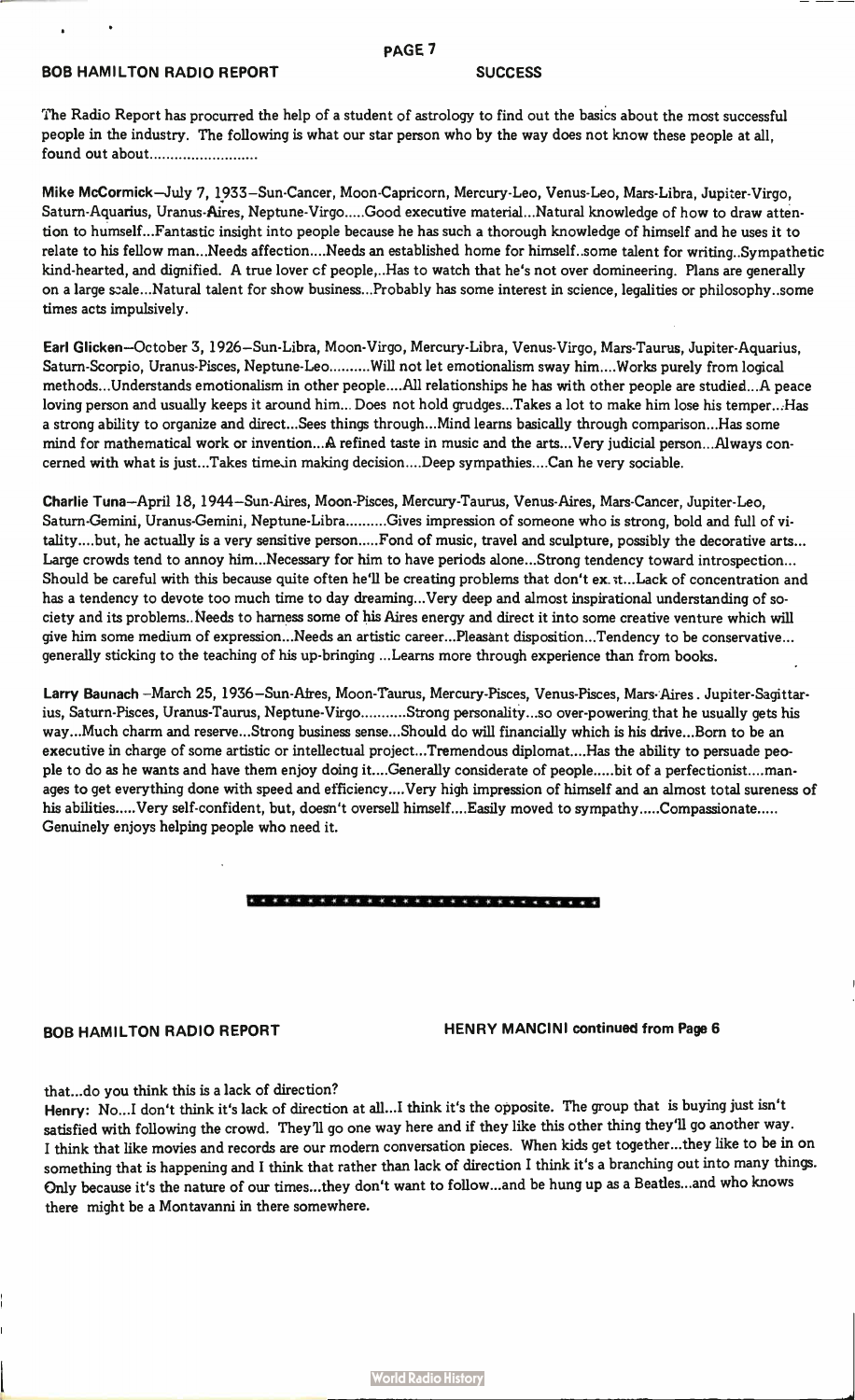$\bullet$ 

A pre:hearing cmference on license renewal applications for stations WIFE and WIFE—FM, Indianapolis, Ind.; KOIL and KOIL—FM, Omaha, Nebraska, and KISN, Portland, Oregon, was held yesterday at the FCC building in Washington. Results of that hearing were not available before press time.

The application of Shell Broadcasting, Inc. for renewal of license of station WHEL, New Albany, Indiana, has been set for hearing by the Commission. The Commission said information developed as a result of its field investigation in connection with a proposal by Grady A. Sanders (owner of 87% interest in Shell Broadcasting) to acquire KGA, Inc. licensee of KGA, Spokane, Washington, had raised serious questions regarding his character qualifications. Issues are to determine whether Mr. Sanders misrepresented his fi.iancial condition to the Commission in his proposal to acquire control of KGA; whether he further misrepresented his financial condition in a notarized statement of December 11, 1968; the reason for discrepancies between Mr. Sanders' balance sheet submitted with the transfer application and his financial statement; whether he misrepresented securitv interests which KGA, Inc. purportedly had in KGA and WHEL in connection with issuance of a brochure for sale  $G$ : stock in KGA, Inc.; and whether he failed to file a copy of an agreement dated April 20, 1968 (later cancelled) for the sale of Liddie Broadcasting Corporation (the then licensee of KGA) to Grady A. Sanders and William Campbell, in violation of the rules governing filing of contracts.

Oral argument in the license renewal proceeding for AM station WCFV, Clifton Forge, Virginia, has been scheduled by the FCC for 9:30 a.m. on February 8. Twenty minutes' time for argument was allotted to the FCC Broadcast Bureau and to Image Radio, Inc. the WCFV licensee. The renewal application was set for hearing by Commission order released January 11,1968, on issues including double billing, misrepresentation, exceeding the commercial limit set and operation of the station in violation of many of the Commission's technical rules. Hearing Examiner Herbert Sharfman, in his Initial Decision concluded that renewal of the license for a probationary period of one year was justified since the principals responsible for the violations no longer have any interest in the WCFV licensee.

Pacifica Foundation, Inc. licensee of FM station KPFT, Houston, Texas, a station that has been forced off the air twice by bombings, has been granted temporary emergency authorization by the Commission, through April 13,1971, to build and operate its station at a newly proposed site. The Commission found that extraordinary circumstances warranted temporary emergency operation and that delay in institution of service would be contrary to the public interest.

An application by Glen Barnett to increase the daytime power of Station KWXY, Cathedral City, California, from 500 watts tol kw has been granted by the Commission.

An application by Big Country Radio, Inc. licensee of KYAK, Anchorage, Alaska, for a new AM station to operate on 970 kHz, 5 kw. unlimited, in Fairbanks, Alaska, has been granted by the Commission. Fairbanks (population 14,336) presently has two existing stations.

## \* \* \* \* \* \* \* \* \* \* \* \* \* \* \* \* \* \*

BOB HAMILTON RADIO REPORT THE STRAND OF PESTERDAY

## Dear Bob,

One of the things that I really can dig from your sheet is the section on the golden days of radio. Over the early days of broadcasting, some great things happened...remember when Gordon Mc Lendon turned everyone upside-down doing ball games from ticker-tape in the 50's? Or when two man morning shows appeared in the late 50's and early 60's? And how about traffic reports from the air...what a boon to Top 40!!

Many people in and out of radio think of these as innovations, they were in on history being made. Credit goes to the McLendons and Storz, and in recent times...Bill Drake. And it's true, these men and many others have made a place in our proud history. But...let me bend your ear, and perhaps brag a little about a heritage of mine, and radio's.

As you know, my mother passed away last June and this week I decided to go through many of her personal things... including two complete and full scrap books on my father tucked away in a big ole box. Guess what I found?

My father:

and another man named Rodney Dean had a two-man morning show in 1928, and were on as a team until my father's death in 1941.

did a blow by blow, round by round world championship fight...using ticker in 1931...Jack Sharkey vs. Primo Camera, the fight being at Madison Square and my dad in Sioux City, Iowa.

in 1928, did a remote broadcast of a fight card.

did election returns in 1936.

did radio reports of a flood...from an airplane in 1936.

sometime in the late 20's did the entire Ringling Bros. circus by remote, the first to do so.

I could go on and on, 'cause the newspaper clippings number in the hundreds! But what I really would like to know, does anyone have records of these events being done prior to the dates I've mentioned?

There have to be many, many firsts by early announcers that are hidden away somewhere...and what fun to re-live these events...so how about it Bob? There's no better place to ask than your radio report. Who knows what we might find out! Maybe there really is something to "There's nothing new in radio"......I wonder who said that??

Perry Murphy, WIFE Radio, Indianapolis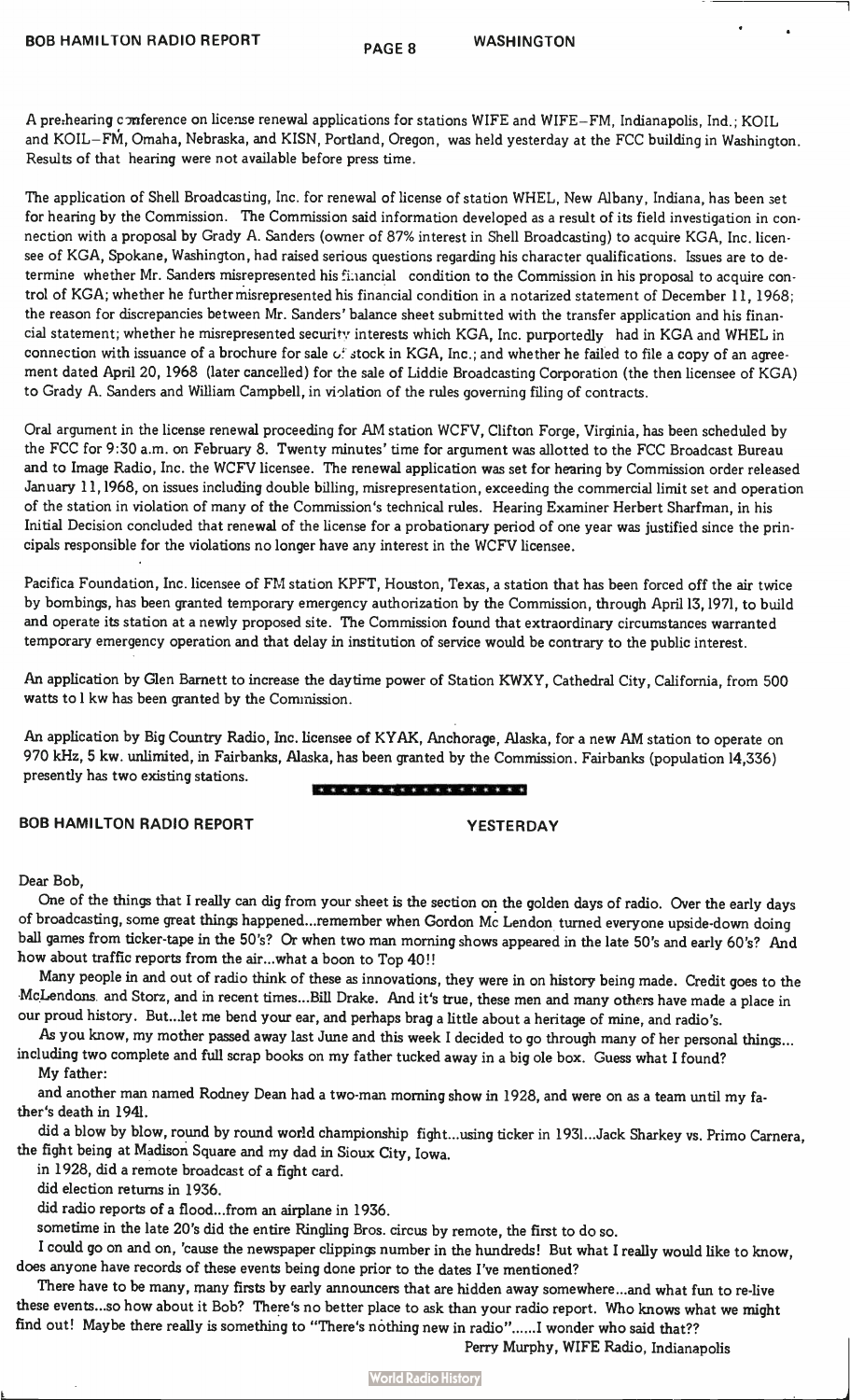## PAGE 9

a sa a

## Progressive MOR Section Written By Rich Robbin

## MOST VALUABLE SINGLES:

- (14)\* 1.LOVE STORY/Mancini,Lai-2\*\*
- ( 9)\* 2.1900 YESTERDAY/Liz Damon-7
- ( 2) 3. MY SWEET LORD/Geo. Harrison-10
- ( 1) 4.IF YOU COULD READ/Gordon Lightfoot-7
- ( 4) 5.YOUR SONG/Elton John
- (6) 6.AMAZING GRACE/Judy Collins-7<br>(5) 7.ROSE GARDEN/Lynn Anderson-1
- ( 5) 7.RDSE GARDEN/Lynn Anderson-11
- ( 8) 8.1 REALLY DON'T WANT/E. Presley-6
- (10) 9.BEAUTIFUL PEOPLE/New Seekers 6
- (11) 10.SUPER STAR MEDLEY/Assem. Multitude-3
- ( 3) 11.Knock Three Times/Dawn-8
- (13) 12.Remember Me/Diana Ross-4
- ( 7) 13.Watching Scotty Grow/Bobby Goldsboro -7
- (28)\* 14.111 Be There/Vikki Carr-2
- (16) 15.Since I Don't Have You/Vogues-3

\*Heavy Mover/Very Important \*\*65%-Mancini 35%-Lai

Other Singles That Just Missed The Most Valuable List(JM):

ONE BAD APPLE/Osmond Brothers PENCIL MARKS/Herschel Bernardi SWEET MARY/Wadsworth Mansion BEGINNING TO FEEL THE PAIN/Mac Davis

## Reported by at least 20% of our correspondents (TP):

Morning Girl/Jim Pike Bitter & Sweet/Mariano Way Back Home/Jazz Crusaders Hit Or Miss/Odetta Downtown, USA/O.C. Smith Beside You/NY Rock Ensemble Love Is Blue/Autumn Leaves—Steve & Edie Jennifer/Pat Williams It's Up To You, Petula/Edison Lighthouse Fallin' In Love Again/Ted Mulry Joshua/Dolly Parton Bridget The Midget/Ray Stevens Let Your Love Go/Bread

## Album Section

"I Washed My Hands In Muddy Water",''Whole Lotta Shakin' Going' On'', "Funny How Times Slip Away", "It' Your Baby, Rocket"/Elvis Presley-Elvis Country LP. "ISee Love"/Donna Rhodes-Put A Little Love In Your Heart

- "The Big Hurt"/Lettermen-Everything Is Good 1p
- "Table For Two For One"/B.J. Thomas-Most Of All 1p
- "Turn Down Day"/Steve & Edie-Man and A Woman 1p
- "How Does A Man Become A Puppet?"/Ed Ames Sings Bacharach & David 1p
- "Love Song"/Elton John-Tumbleweed Connection (very heavily reported this week)
- "Les Fleur"/Minnie Ripperton—Come To My Garden 1p

Many comments this week on Herschel Bernardi's "Pencil Marks On The Wall." One correspondent reports an absolutely astonishing phone response ever since record was first aired. Many feel the record deserves to be heard. Positive comments received 100 to 1 over negative. Best thing we could add here, is for you to listen to it and make your own decision....but we hasten to add that it is a skull-crusher where played.

My new post office box number is currently being assigned & we'll have it for you next week for sure. Have a good week

- (17) 17. Lonely Days/Bee Gees-4
- (24)\* 18. Burning Bridges/Mike Curb.Co.igregation-6
- (20) 19. Everything Is Good/Lettermen-3
- (12) 20. Green Grass Starts/Dionne Warwick-9
- (22) 21. Very Lovely Woman/Linda Ronstadt-2
- $(31)^*$ 22. All Kinds of People-2
- $(27)^*$ 23. Bein' Green/Frank Sinotra -2
- $(TP)^*$ 24. Amos Moses/Jerry Reed-1
- (JM)\* 25.First Love/Jerry Rose Symposium-1
- (JM)\* 26.Shoes/Brook Benton-1
- $(MU)^*$ 27.She's A Lady/Tom Jones-1
- $(29)$ 28.Feeling Kinda Sunday-F & N Sinatra-3
- (19) 29.0ne Less Bell/Fifth Dimension-14
- $(TP)^*$ 30.Bad Water/Raelettes-1
- (18) 31.Stoney End-Barbra Streisand-16

WASHINGTON SQUARE/PROUD MARY—James Last LOVE WILL KEEP US/New Establishment ME AND BOBBY MC GEE/Janis Joplin

Airport Theme/Magna Carta One Toke Over The Line/Brewer & Shipley Life/Rick Nelson Morning Of Our Lives/Arkade Whole Lotta Love/CCS Country Road/James Taylor Slim Whitman/Baby—Guess Who C'mon Love/Jerry Naylor Mixed Up Guy/Joey Scarbury True Love Is Greater/Arlene Hardin Till Love Touches Your Life/Richard Williams Love Is All/Bachelors 1927 Kansas City/Mike Reilly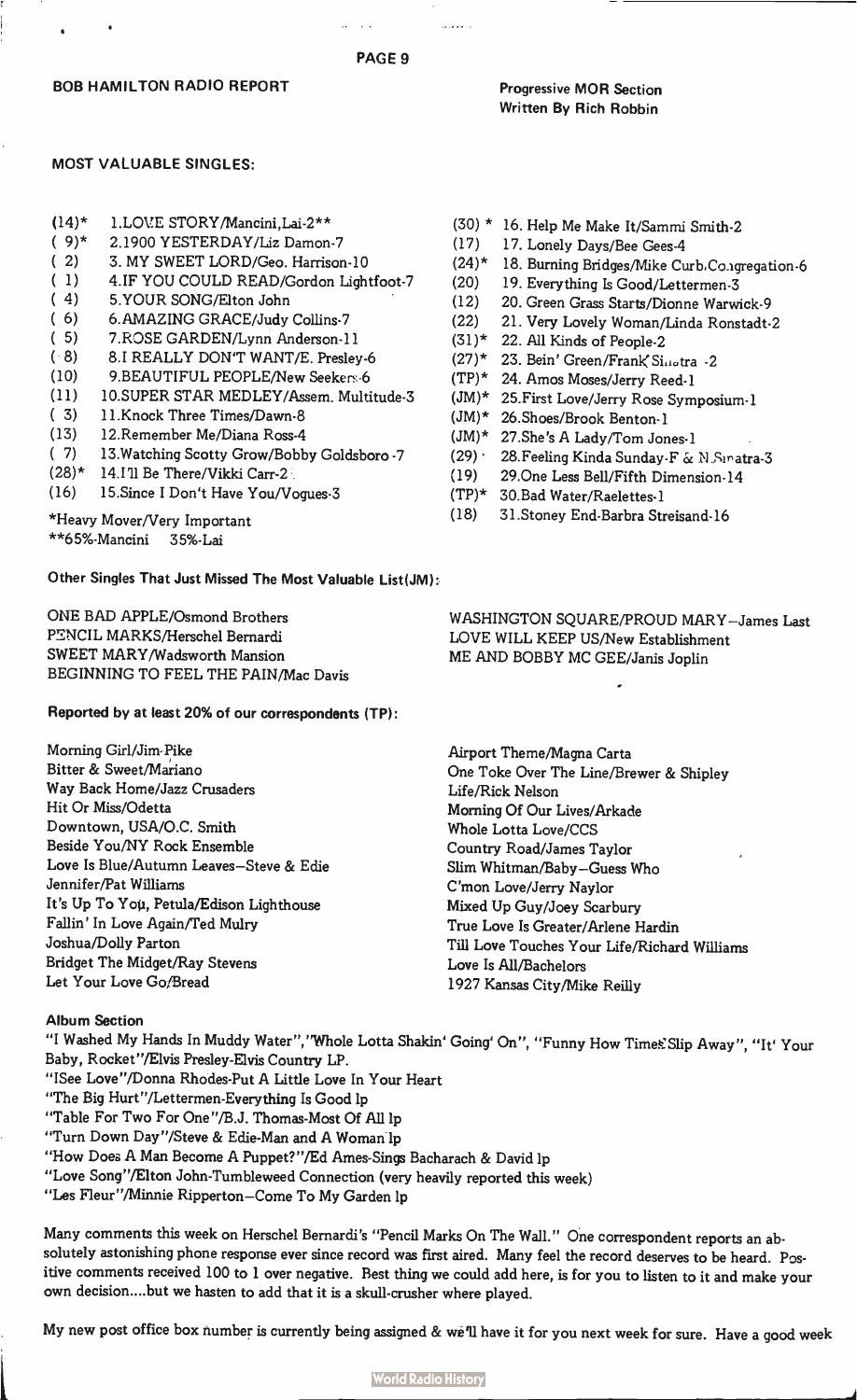## BOB HAMILTON RADIO REPORT **CANADA** continued

 $\bullet$ 

 $\mathbf{r}$ 

## Other Canadian Records You May Be Considering

I Think It's Going To Rain Today/Tom Northcott (Uni) CFOX hb-20, CKXL 7-5, CJCH hb-27, CKLG 13-12, Add CKLW, CHED 22-21,....still might make it but looks a little shaky.

Ain't It A Sad Thing/R. Dean Taylor (Rare Earth) Still don't have the single but play is starting off the album...some negative reaction, but I love it....so there.

Angeline/Sugar N Spice (Franklin) CFRW hb-24, CKRC hb-40

Help For My Waiting/The Dorians (London) CKLW 23-20, CKOC hb-40, ...still can't hear it. Add CHLO

Woodstock/Matthews Southern Comfort (Decca) Being played in Montreal, Hamilton and St. Thomas and pulling giant requests.

Carry Me/The Stampeders (MWC) Add CKXL, CHLO, CKPT

Ordinary Man/Freedom North (Aquarius) Lots of play but little reaction .

Airplay on : Oh Lonesome Me/Neil Young, Do You Miss Me Darling/the Guess Who, Snowbird/Elvis Presley, Kagie/ Buxton Castle, Southern Man/Dave Clark 5, You've Got To Know/Perth County Conspiracy, Help Me Free Me/Brutus, Rotunda/Tom Rush, Together We Two/The Archies, Hello Melinda/5 Man Band, The Shape I'm In/The Band.

## Best Of The New Canadian Records

Shelter In The Sky/Country Fair (Gamma)

## je od 10. stoletje i samo stanje i na stanje i samo stanje i samo stanje i samo stanje i samo stanje i samo st

## THE CANADIAN COMMUNICATORS

| STATION-CITY           | <b>REPORTER</b>      | <b>ADDRESS</b>            | <b>TELEPHONE</b> |
|------------------------|----------------------|---------------------------|------------------|
| <b>CHUM-Toronto</b>    | Doug Rawlinson       | 1331 Yonge Street,        | 416-925-6666     |
| <b>CKLG-Vancouver</b>  | Roy Hennessey        | 1006 Richards Street      | 604-681-7511     |
| <b>CHED-Edmonton</b>   | Don Hamilton         | 10006 107th Street        | 403-424-2111     |
| <b>CKPT-Peterboro</b>  | Ken Cassavoy         | 131 Charlotte Street      | 705-742-8844     |
| <b>CKOC-Hamilton</b>   | Nevin Grant          | 73 Garfield Avenue, South | 416-545-5885     |
| <b>CKOM-Saskatoon</b>  | <b>Ted Pound</b>     | Box 30, Saskatoon         | 306-374-3699     |
| <b>CHLO-St. Thomas</b> | <b>Jerry Stevens</b> | 133 Curtis Street         | 519-631-3910     |
| <b>CKXL-Calgary</b>    | Greg Haraldson       | Box 1140                  | 403-263-8160     |
| <b>CKCK-Regina</b>     | Ken Singer           | Box 6200                  | 306-522-8591     |
| <b>CFRW-Winnipeg</b>   | Chuck Chandler       | Box 1022                  | 204-947-1211     |
| <b>CFRA-Ottawa</b>     | George Johns         | 150 Isabella Street       | 613-233-6241     |
| <b>CKGM-Montreal</b>   | Jack Finnegan        | 1310 Greene Avenue        | 514-931-6251     |
| <b>CKLW-Windsor</b>    | Alden Diehl          | 825 Riverside Drive West  | 519-254-2831     |
| <b>CJCH-Halifax</b>    | Danny Roman          | Box 400, Halifax, N.S.    | 902-453-2524     |
| <b>CFOX-Montreal</b>   | Roger Scott          | Box 1470                  | 514-697-1470     |

Don't forget to send your info to Roger Scott C/O CFOX Box 1470 Montreal 101, PQ.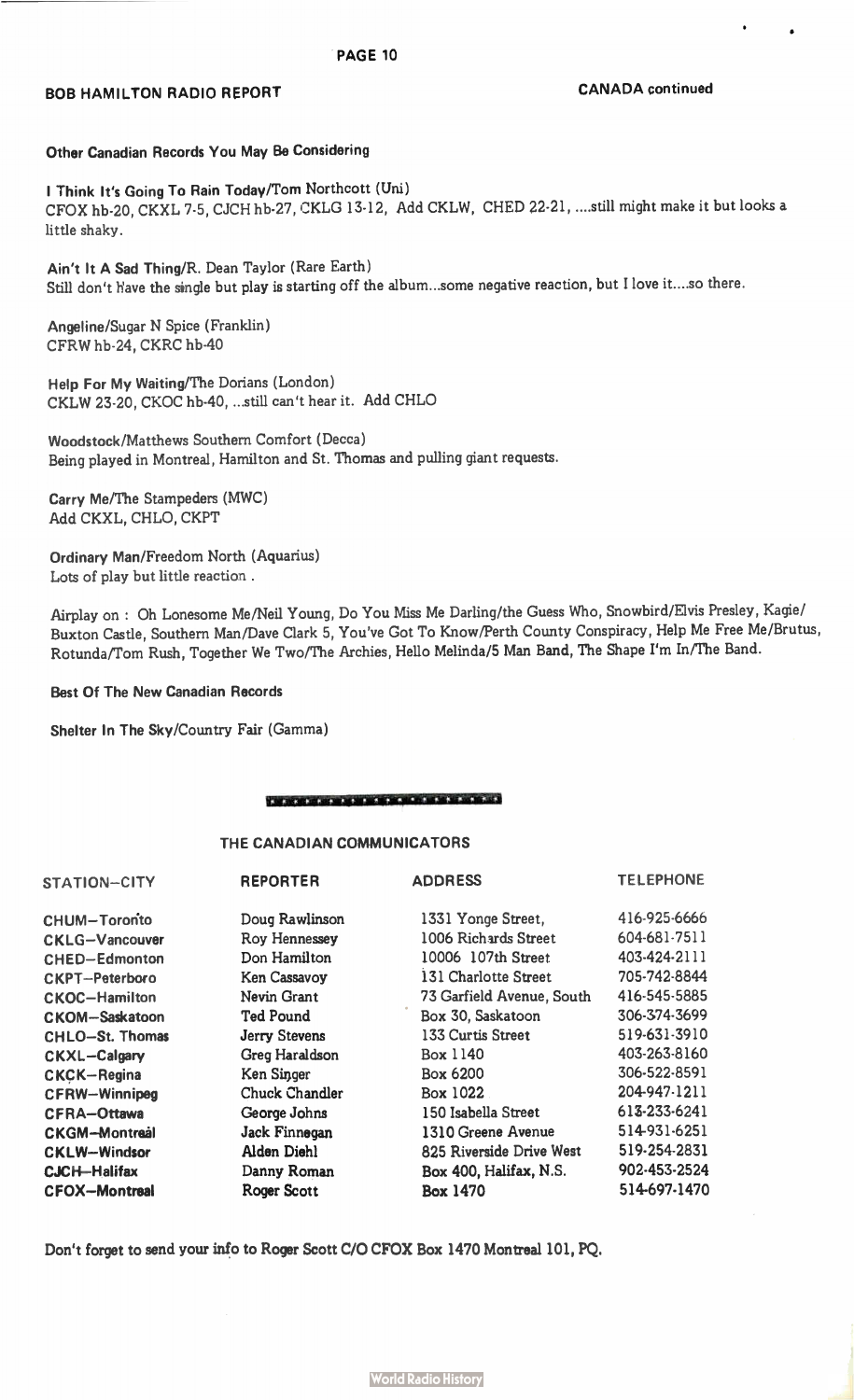## BOB HAMILTON RADIO REPORT CANADA by Roger Scott

THE HITS IN CANADA

| LW           | <b>TW</b>                            | <b>ARTIST</b>            | <b>LABEL</b>  |
|--------------|--------------------------------------|--------------------------|---------------|
| 1            | 1. LONELY DAYS                       | Bee Gees                 | Atco          |
| 11           | 2. ROSE GARDEN                       | Lynn Anderson            | Columbia      |
| 3            | <b>3. KNOCK THREE TIMES</b>          | Dawn                     | <b>Bell</b>   |
| 4.           | <b>4. YOUR SONG</b>                  | Elton John               | Uni           |
| $\mathbf{2}$ | <b>5. MY SWEET LORD</b>              | George Harrison          | Apple         |
| $8*$         | 6. IF YOU COULD READ MY MIND         | Gordon Lightfoot         | Reprise       |
| 10           | 7. I HEAR YOU KNOCKING               | Dave Edmunds             | <b>MAM</b>    |
| 13           | 8. MR. BOJANGLES                     | Nitty Gritty Dirt Band   | Liberty       |
| 18           | 9. SWEET MARY                        | <b>Wadsworth Mansion</b> | <b>Sussex</b> |
| 19           | <b>10. ONE BAD APPLE</b>             | Osmond Brothers          | Polydor       |
| $7*$         | <b>11. SING HIGH SING LOW</b>        | Ann Murray               | Capitol       |
| , 5          | 12. LOVE THE ONE YOU'RE WITH         | <b>Steve Stills</b>      | Atlantic      |
| 16           | 13. GROOVE ME                        | King Floyd               | Atco          |
| 20           | 14. REMEMBER ME                      | Diana Ross               | Motown        |
| $14 *$       | <b>15. BORN TO WANDER</b>            | Rare Earth               | Rare Earth    |
| 9            | 16. IMMIGRANT SONG                   | Led Zepplin              | Atlantic      |
| 6            | 17. STONEY END                       | Barbra Streisand         | Columbia      |
| 17           | 18. IF I WERE YOUR WOMAN             | Gladys Knight            | Soul          |
| -- *         | <b>19. PUT YOUR HAND IN THE HAND</b> | Ocean                    | Yorkville     |
|              | <b>20. WATCHING SCOTTY GROW</b>      | Bobby Goldsboro          | <b>UA</b>     |

PAGE 11

\*Canadian Content

## \*\*\*\*\*\*\*\*\*\*\*\*\*\*\*\*\*\*\*\*\*

Canadian Records That Will Be Hits

Stay Awhile/The Bells (Polydor) CKLG hb-28, CKXL hb-29, CKOM 36-31, CKCK hb-37, .....should chart next week

Dickens/Leigh Ashford (Revolver) CKLO 23-16, CKCK 35-30, CKOC 26-24, CKLC hb-28, CHAM 27-27, add CHED, CKGM, CJME, CJCH

Hang Onto Your Life/The Guess Who (Nimbus) No question about this but the heavy play from the album may weaken the sales impact of the single.

Band Bandit/Tundra (A&M) CHLO 29-21, CKLG 30-25, CJCH 23-19, CFOX 18-16, CKOC 36-33, CKVN hb-30, CKCK 36-35, CKOM 38-38, CFRW 28-25, CKXL 14-11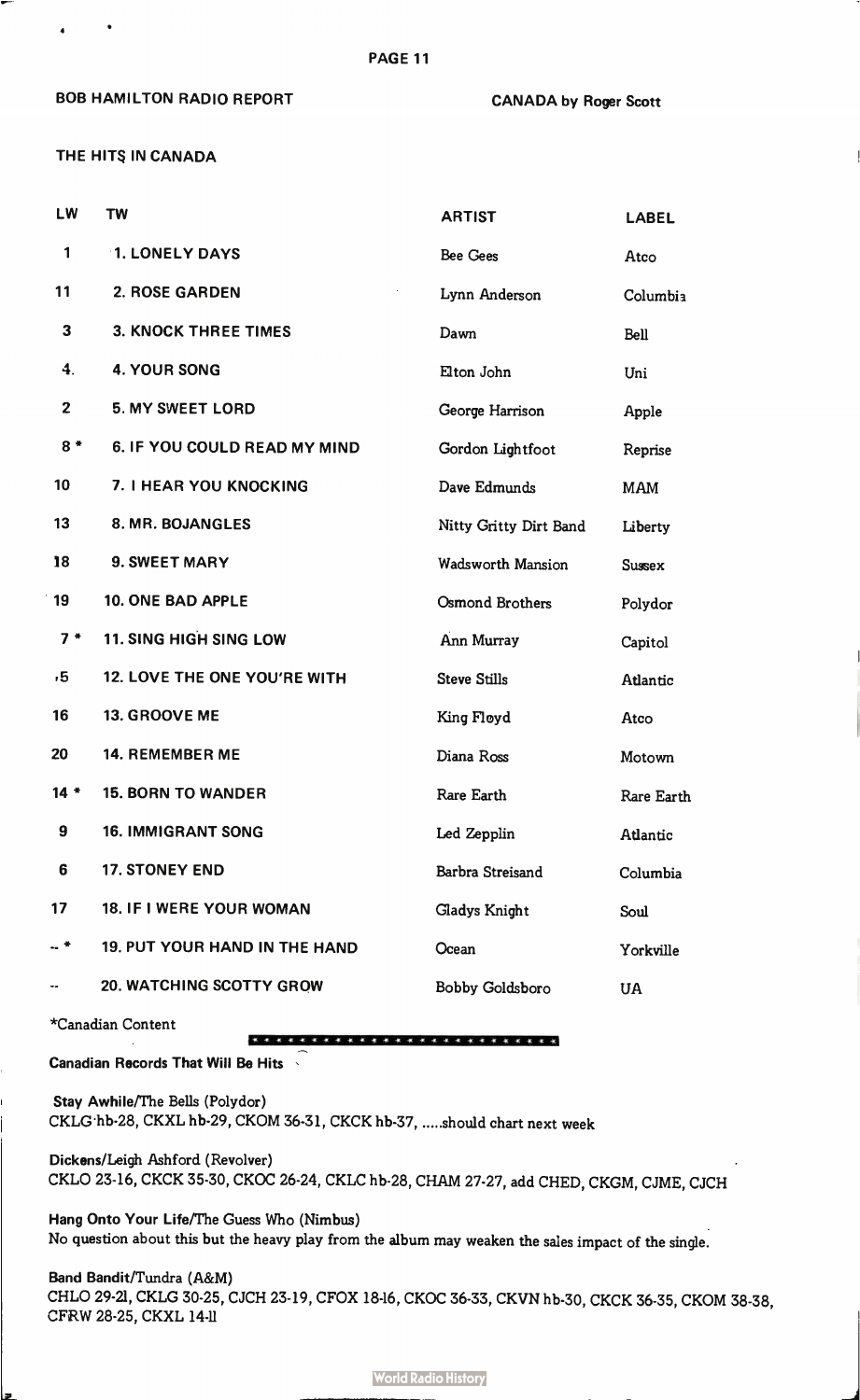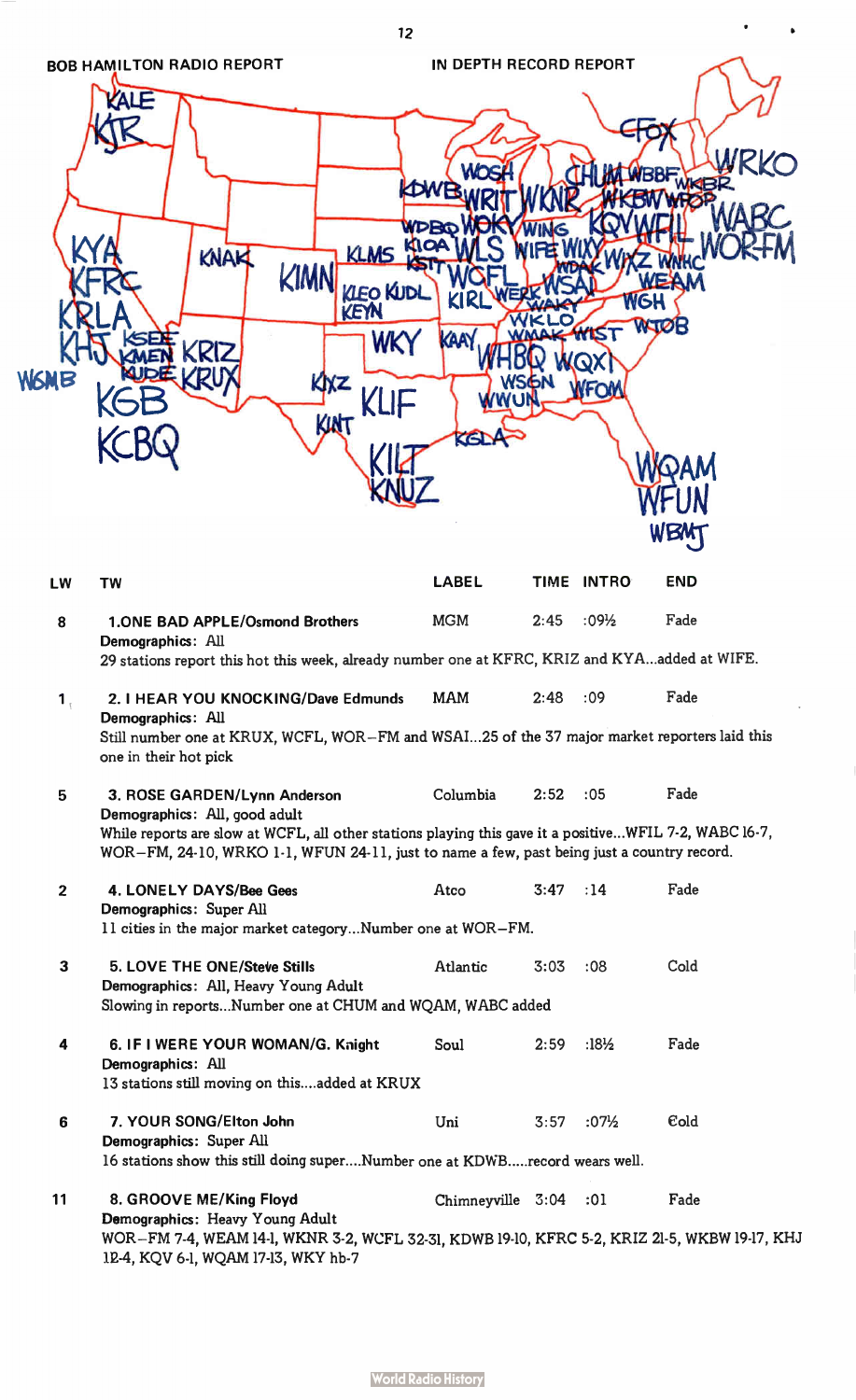BOB HAMILTON RADIO REPORT **IN DEPTH REPORT Continued** LW TVV LABEL TIME INTRO END  $\chi_{\rm{eff}}$  . 16 9. IF YOU COULD READ/G. Lightfoot Reprise 3:48 :09 Cold Demographics: Super All The hot record this week....WIXY 2-1, WRKO 19-11, KRUX hb-26, WCFL 21-13, WAKY 20-11, WEAM 20, WAKY 16-12, KRLA 15-12, WOKY hb-22, WKNR 5-4, CFOX 20-15, CHUM 14-10, KFRC 29-14, WLS 29-23, KRIZ 25-13 WKBW 13-4, KHJ 14-8, KIMN 38-25, KQV 27-25, WSAI hb-30, KYA ext-22, KILT 15-13, added by WFIL, WQXI 7 **10. KNOCK 3 TIMES/Dawn** Bell 2:56 :07<sup>1</sup>/2 Cold Demographics: Super Teen Still the ace at WFIL, WFUN, WIFE, WOKY, WKNR, CFOX, KJR, WKBW, WKY 14 11. AMOS MOSES/Jerry Reed RCA 2:19 :12 Fade Demographics: All Hit number one at KLIF and KNUZ, WCFL 36-27, WRKO hb-30, WHBQ 3-2, KFRC hb-21, WLS hb-29, KJR 4-2, KHJ 29-22, KQV hb-29, KGB 13-13...Added by WOR-FM, WEAM, WKNR, WKBW, and WQAM 17 12. AMAZING GRACE/Judy Collins Elektra 4:00 :00 Cold Demographics: All KRUX 26-18, WCFL 39-34, WIXY 30-19, WKLO 26, WRKO 21-10, WEAM hb-21, KRLA 4-2, WKNR ext-30, WLS hb-30, KRIZ 13-3, KHJ 4-3, KIMN 26-18, WQAM 42-27, WSAI 29-15, KILT 17-14 22 13. SWEET MARY/Wadsworth Mansion Sussex 3:01 :00 Fàde Demographics: Teen WFIL hb-30, WCFL 39-34, WIXY 30-19, WKLO 26, WRKO 21-10, WEAM hb-21, KRLA 4-2, WKNR ext-30, WLS hb-30, KRIZ 13-3, KHJ 4-3, KIMN 26-18, WQAM 42-27, WSAI 29-15, KILT 17-14 21 14. WATCHING SCOTTY GROW/B. Goldsboro UA 2:38 :11 Cold Demographic: All This week took this record out of the C& W area category...added by WABC, WIFE, CHUM, KHJ, WQAM, KRUX. 22-15, WCFL 35-33, WMAK 2-1, WOKY 2-2, WKNR 29-14, KDWB 34-22, KFRC hb-27, WLS 24-19, KJR 17-9, KRIZ 41-25, WKBW hb-14, KLIF 6-5, KGB 23-18 10 15. STONEY END/Barbra Streisand Columbia 2:57 :09 Fade Demographics: All Still happening in PhiIly, New York, Chicago, Washington, Montreal, Minneapolis, Los Angeles 13 16. THERE GOES MY EVERYTHING/E. Presley RCA 2:58 :02 Cold Demographics: All WKLO 4-3, WKNR ext-29, WLS 20-15, KRIZ 22-15, WKBW 30-19, KHJ 17-15, KQV hb-23, KLIF 7-4, WSAI 7-4, Added at WABC...Negative reports at KRUX and KFRC. 17. MR. BOJANGLES/Nitty Gritty Dirt Band Liberty 3:35 :03½ Cold Demographics: All WOR-FM 23-17, WRKO 29-24, WHBQ 4-3, WMAK 31-17, WOKY hb 26, WKNR 7-5, KDWB16-8, KFRC 27-11, XRIZ new-40, KHJ 25-19, KQV 5-4, WQAM 35-22, KYA ext-16, KILT new-28, Added by KRUX, VISAI, KGB. 9 18. MY SWEET LORD/George Harrison Apple 4:28 :30½ Fade Demographics: All Minneapolis, Denver, Oklahoma City, San Diego 12 19. IT'S IMPOSSIBLE/Perry Como RCA 3:12 :14 Cold Demographics: All Still at WFUN 7-3, KRLA 12-10, KFRC 11-6, KHJ 9-5, WQAM 5-3, WKY 11-11 20. LOVE STORY/Francis Lai (still don't have a copy) Demographics: All This record has taken a bit of an edge...WIXY 21-4, WFUN 20-8, WAKY 30-10, KRLA hb-26, WMAK 18-6, KRIZ new-34, KHJ hb-26, WQAM 56-33, KYA ext-21, KILT 22-9...added by WRKO and CHUM

PAGE 13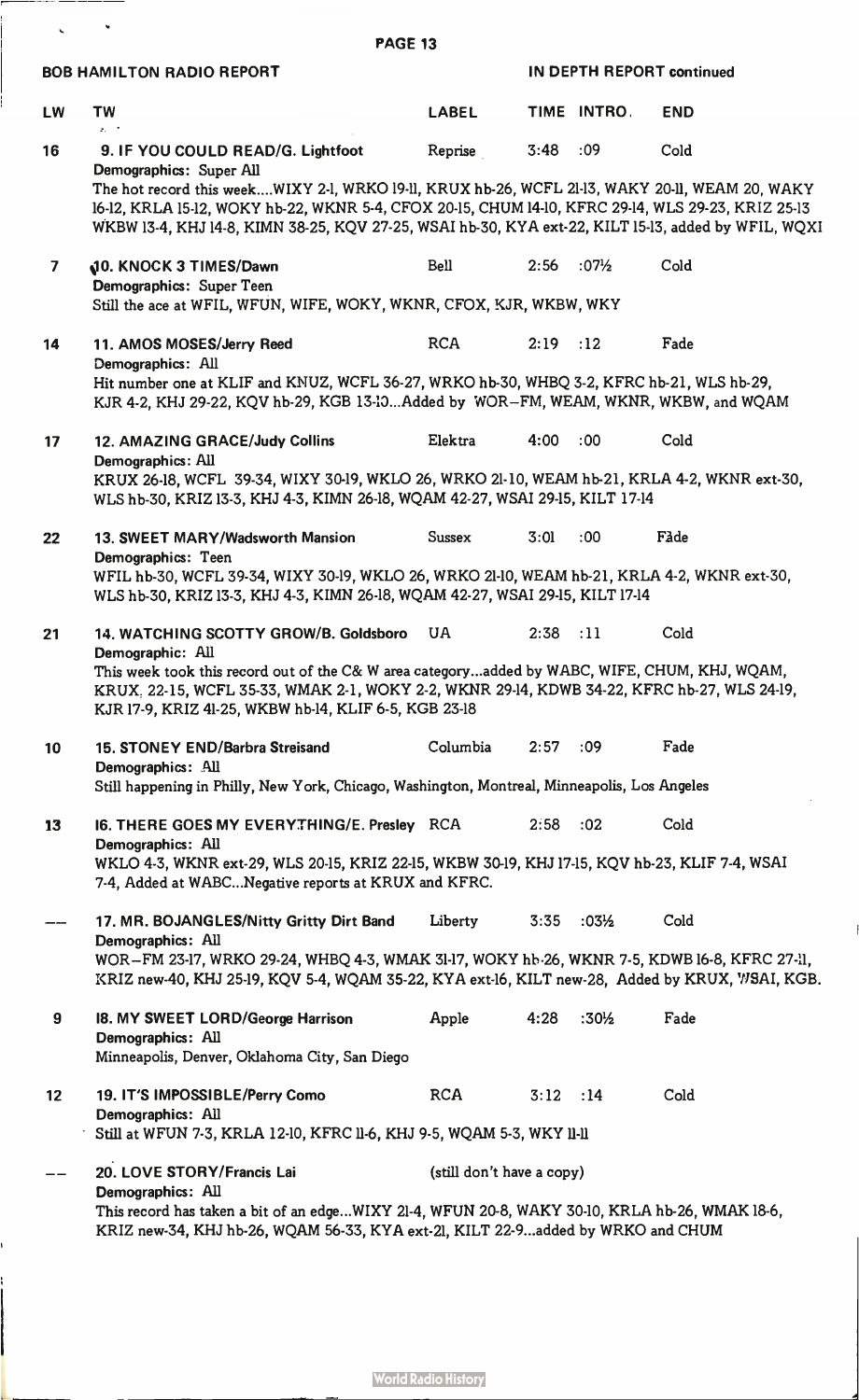| <b>PAGE 14</b>                   |                                                                                                                                                                                     |                        |             |                           |      |
|----------------------------------|-------------------------------------------------------------------------------------------------------------------------------------------------------------------------------------|------------------------|-------------|---------------------------|------|
| <b>BOB HAMILTON RADIO REPORT</b> |                                                                                                                                                                                     |                        |             | <b>IN DEPTH continued</b> |      |
| LW                               | <b>TW</b>                                                                                                                                                                           | <b>LABEL</b>           | <b>TIME</b> | <b>INTRO END</b>          |      |
| 19                               | 21. BORN TO WANDER / Rare Earth<br>Demographics: Teen<br>Still doing good in about nine markets                                                                                     | Rare Earth $2:54$ : 12 |             |                           | Fade |
|                                  | 22. LOVE STORY/Henry Mancini<br>Demographics: All<br>KNUZ 32-11, WKLO 28-8, WHBQ hb-28, WOKY 25-15, KJR 25-21, KIMN 28-16, KQV hb-13, KLIF 18-9,<br>Added by WIFE, WEAM, KFRC, WSAI | <b>RCA</b>             | 2:55        | Inst.                     | Cold |
|                                  | 23. GET YOU A WOMAN/Runt<br>Demographics: All                                                                                                                                       | Ampex                  | 2:58        | :05                       | Cold |
|                                  | This record has already happened in some marketsWCFL 33-32, WKLO 17-5, KRLA 20-9, WMAK 32-12,                                                                                       |                        |             |                           |      |

## \*\*\*\*\*\* « 33 4 4 ie \*\*\*\*\*\*\*\*\* eee

'^/LS 25-20, KHJ 16-10, WQAM 29-24, KYA 15-13, KILT 33-18, ...added by KFRC.

## BOB HAMILTON RADIO REPORT

## THE COMMUNICATORS

## STATION-CITY

KSTT-Davenport WING-Dayton KUDE-Oceanside WNRP. -Neenah-Menasha KNOE-Monroe WBMJ-San Juan WNHC-New Haven WERK-Muncie WDBQ-Dubuque WFOM-Marietta WPOP-Hartford KGLA-Gretna KUDL-Kansas City KIOA-Des Moines WHHY-Montgomery WKBR-Manchester WDAK-Columbus WTOB-Winston-Salem WTMA-Charleston WBBF-Rochester KIXZ-Amarillo KINT-El Paso WIST-Charlotte KIOA-Des Moines KEYN-Wichita

KSEE-Santa Maria

Jerry Kaye Dave Daniels Terry Thompson Don Anthony Stanley R. Barrett Bill Hennes Gil Hole Paul Hemmer Red Jones Bob Paiva Bryan Harrigan Bob Cole Mike Welch Larry Stephens Eddie B. Baker Alan Boyd Buddy Latham John Trenton Tim Griffin Bobby Brooke Sonny Melendrez J. Michael Stone Mike Welch J. Robertt Dark Sandy Horn

REPORTER

Barry James/Bobby Rich Dave Edmunds Steve Stills Osmond Bros. Domino Groove Me Runt One Bad Apple One Bad Apple She's A Lady

HOTTEST RECORD

Henry Mancini Jackson Five Francis Lai I Hear You Knocking Temptation Eyes D.O.A. Watching Scotty D.O.A. Osmond Brothers One Bad Apple One Bad Apple Gordon Lightfoot Cornelius Brothers Ray Stevens Groove Me McGuiness Flint D.O.A.

BEST NEW RECORD

د

Magic Lanterns Main Ingredient Blue Money One Toke Over The Line When I'm Dead & Gone Whole Lotta Love Proud Mary Mama's Pearl Temptation Eyes

She's A Lady Jackie Wilson Ride A White Swan Proud Mary One Toke Over The Line Wild World Mama's Pearl Tom Jones Whole Lotta Love -CCS Hang Onto Your Life D.O.A. Lonely Teardrops Maggi P.F. Sloan Bread Donovan Very Lovely Woman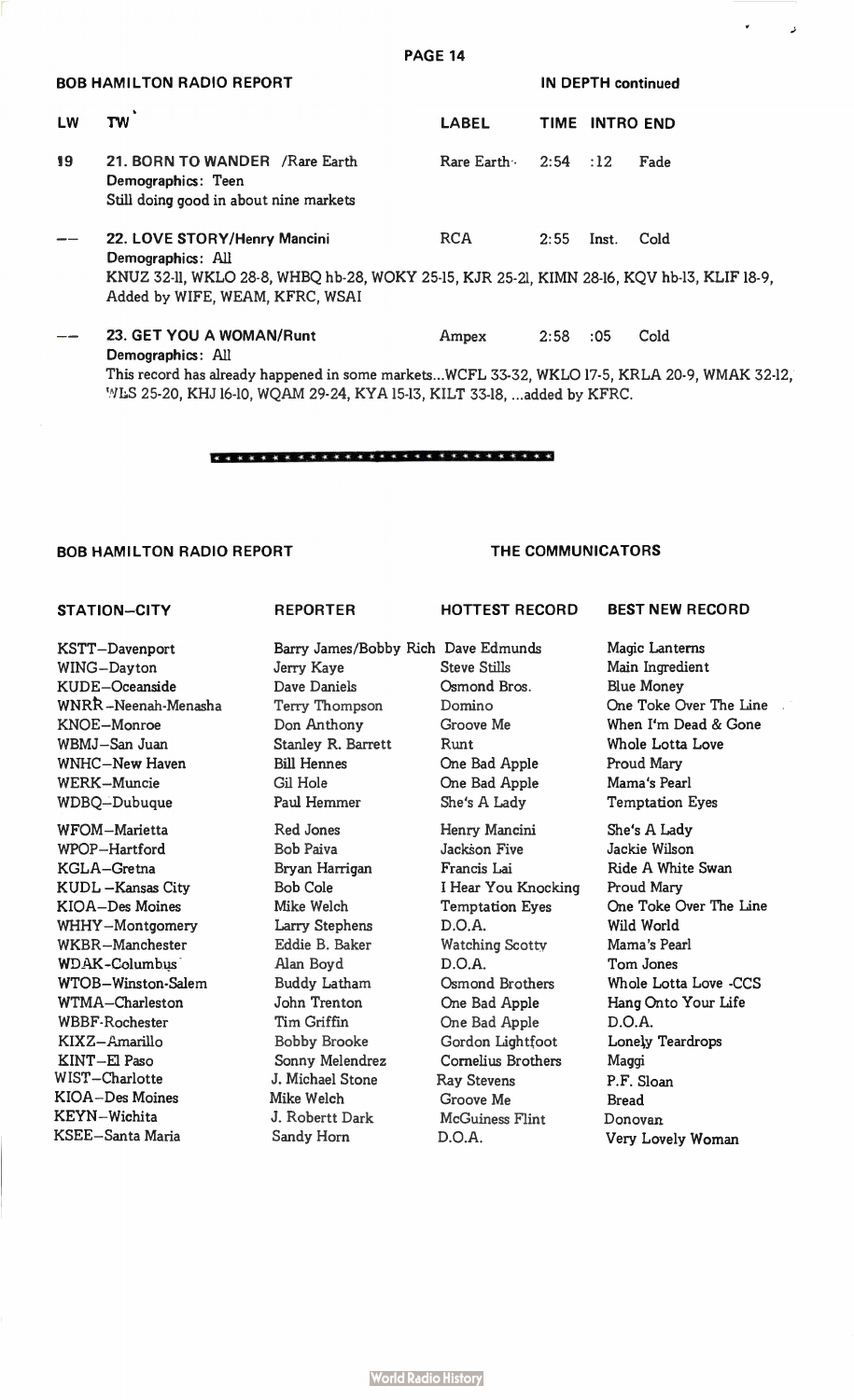$\sim$  $\hat{\mathbf{A}}_{\text{max}} = \hat{\mathbf{A}}_{\text{max}}$ 

L

BOB HAMILTON RADIO REPORT CASE TO OTHER RECORDS YOU MAY BE CONSIDERING

|                                                                                                                                                                                         | <b>LABEL</b> |                        | TIME INTRO       | <b>END</b> |  |
|-----------------------------------------------------------------------------------------------------------------------------------------------------------------------------------------|--------------|------------------------|------------------|------------|--|
| <b>ANGEL BABY/Dusk</b><br>KNUZ hb-33, and WCFL 40-35interesting.                                                                                                                        | Bell         | 2:53                   | :01              | Fade       |  |
| AIN'T IT A SAD THING/R.Deane Taylor<br>CHUM hb-27, nights at WKBWCFOX, KIMN, and WSAi                                                                                                   | Rare Earth   | 2:28                   | :11              | Fade       |  |
| <b>BURNING BRIDGES/Mike Curb Congregation</b><br>Out of our 37WCFL 20-17, WOKY 6-5, WKNR 26-22, KFRC 30-24, KJR 33-27, KHJ 30-23, added at WIFE'<br>CHUM, KYA                           | <b>MGM</b>   | 2:44                   | !15              | Fade       |  |
| <b>BRIDGET THE MIDGET / Ray Stevens</b><br>KJR 5-4, KIMN 31-22, KYA ext-24these three are the only stations reported                                                                    | Epic         | 3:37                   | :09              | Fade       |  |
| <b>BED OF ROSES/Statler Bros.</b><br>WOKY 19-14, And added by KJR                                                                                                                       | Mercury      | 2:25                   | $:04\frac{1}{2}$ | Cold       |  |
| <b>BLUE MONEY/Van Morrison</b><br>KHJ hb-29, Added at KDWB, KLIF and KYA                                                                                                                | W.B.         | 3:20                   | $:03\frac{1}{2}$ | Fade       |  |
| <b>COUNTRY ROAD/James Taylor</b><br>Immediate adds at KNUZ, WCFL, WFUN, KDWB, KRIZ, KLIF, KYA, and KILTsome indicate they'll stick with the<br>album cut.                               | W.B.         | 3:30                   | :14              | Cold       |  |
| <b>CRIED LIKE A BABY/Bobby Sherman</b><br>Immediate adds at WCFL, KRIZ, and WKBW                                                                                                        | Metromedia   | $3:20$ $06\frac{1}{2}$ |                  | Cold       |  |
| DO THE PUSH & PULL/Rufus Thomas<br>WIXY 34-28, WHBQ 21-14, WQXI 11-1, KQV 30-22, added by WFUN.                                                                                         | <b>Stax</b>  | 3:14                   | :11              | Fade       |  |
| DON'T LET THE GREEN GRASS/W. Pickett<br>$2:46$ :12 <sup>1</sup> / <sub>2</sub><br>Atlantic<br>Fade<br>Hot at WSAI 26-21added at WABC, WEAM, WAKY, WQXIreminiscent of Don't Let Me Down. |              |                        |                  |            |  |
|                                                                                                                                                                                         |              |                        |                  |            |  |
| D.O.A./Bloodrock<br>Dangerous record to playsirens are an FCC violationyet younger audience flips in every market it's played                                                           | Capitol      | $4:15$ $14\frac{1}{2}$ |                  | Fade       |  |
| DOESN'T SOMEBODY WANT TO BE /Partridge Family Bell<br>Added immediately by WCFL, KJR, and KQV.                                                                                          |              | 2:53                   | :11½             | Fade       |  |
| <b>FRESH AS A DAISY/E. Rhodes</b><br>WEAM hb-17, WKBW II-8, Addded at WKLO                                                                                                              | Dunhill      | 2:46                   | :16              | Fade       |  |
| FOR ALL WE KNOW/Carpenters<br>Sounds like another hitImmediately at WCFL, KRLA, KJR, KRIZ, KHJ, and KIMN                                                                                | A&M          | 2:28                   | :14              | Cold       |  |
| HE CALLED ME BABY/Candi Staton<br>Only these threeKNUZ 24-20, WQXI 15-5, KILT 26-19                                                                                                     | Fame         | 2:42:10                |                  | Fade       |  |
| HANG ONTO YOUR LIFE/Guess Who<br>WCFL 37-28, WKLO 28, WAKY hb-29, KILT new-36,added by WFUN, CFOX, CHUM, WSAI, and nights at WKBW                                                       | <b>RCA</b>   | 3:20                   | :20              | Fade       |  |
| <b>HEAVY MAKES YOU HAPPY / Staple Singers</b><br>Added by WHBQ and WOKY                                                                                                                 | <b>Stax</b>  |                        |                  |            |  |
| I'M SO PROUD/Main Ingredient<br>WQXI 20-9, WSAI 9-6, Added by KIMNpretty sound                                                                                                          | <b>RCA</b>   | 3:33                   | :21              | Fade       |  |
| IT'S UP TO YOU PETULA/Edison Lighthouse<br>WCFL 15-15, WIFE 27-15, negative reports from WKNR                                                                                           | Fame         | 2:42                   | :10              | Fade       |  |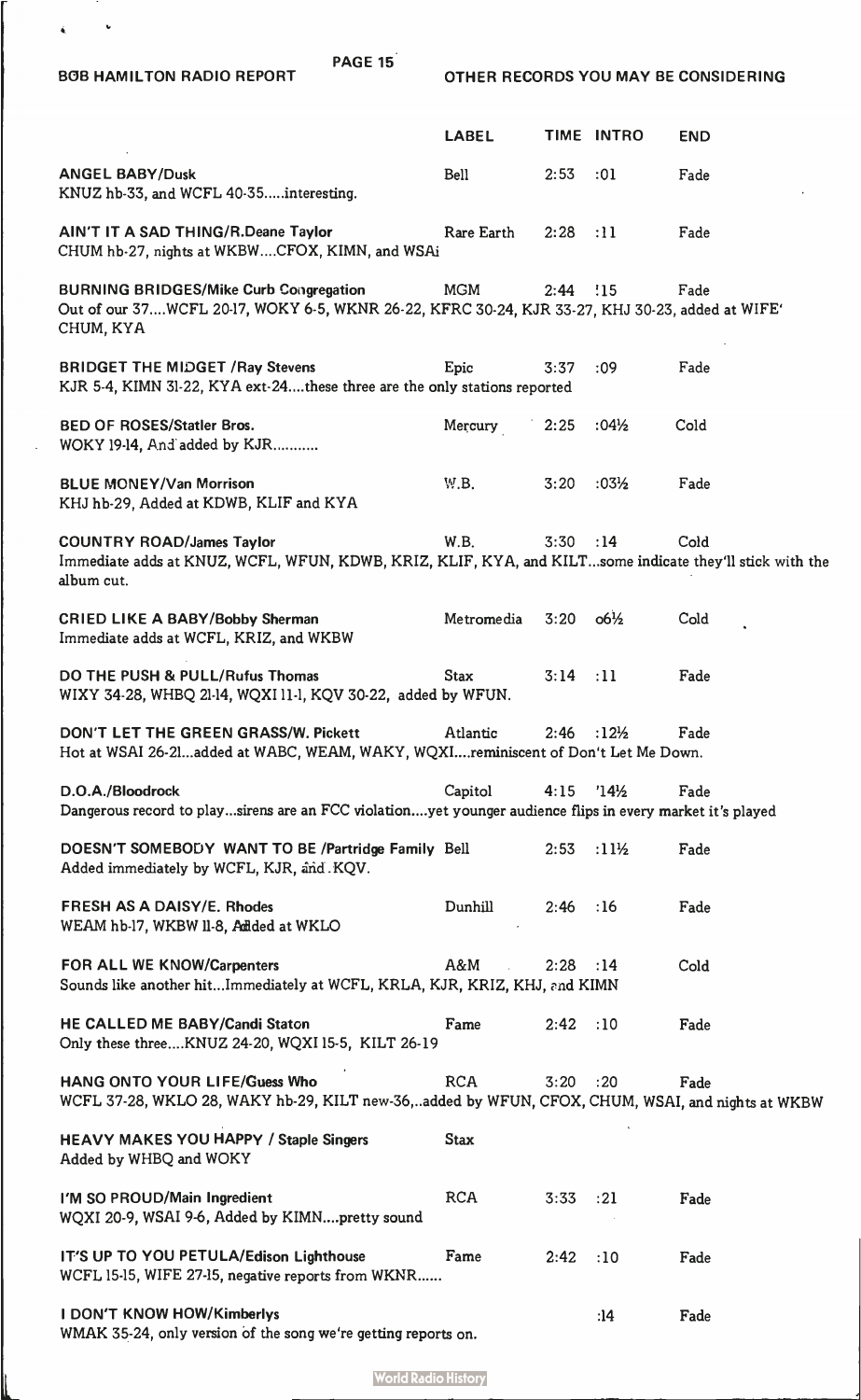| PAGE 16<br><b>BOB HAMILTON RADIO REPORT</b>                                                                                                                                                            | <b>OTHER RECORDS continued</b> |            |                          |            |  |
|--------------------------------------------------------------------------------------------------------------------------------------------------------------------------------------------------------|--------------------------------|------------|--------------------------|------------|--|
|                                                                                                                                                                                                        | <b>LABEL</b>                   |            | TIME INTRO               | <b>END</b> |  |
| <b>JUST SEVEN NUMBERS/Four Tops</b><br>KHJ 28-24Adds at KRUX, WEAM, WQXI, CHUM, WSAI, and KILT'                                                                                                        | Motown                         | 2:51       | :05                      | Fade       |  |
| <b>JUST MY IMAGINATION/Temptations</b><br>Added by WFUN, WKNR, KRIZ, and KQV                                                                                                                           | Motown                         |            |                          |            |  |
| JODY'S GOT YOUR GIRL/Johnny Taylor<br>WSAI hb-26only pop report                                                                                                                                        | <b>Stax</b>                    |            |                          |            |  |
| <b>KEEP THE CUSTOMER SATISFIED/Gary Puckett</b><br><b>WIXY 37-29</b>                                                                                                                                   | Columbia                       | 2:40       | :10                      | Fade       |  |
| <b>LOVE STORY/Andy Williams</b><br>Added by KNUZ and KDWB                                                                                                                                              | Columbia                       | 3:10       | :22<br>C                 | Cold       |  |
| LOVELY TEARDROPS/Bryan Hyland<br>Added by KRIZ and KIMN                                                                                                                                                | <b>Brunswick</b>               | 2:55       | :11                      | Fade       |  |
| MOST OF ALL /B.J. Thomas<br>Wcfl 34-30, WLS 22-18                                                                                                                                                      | Scepter                        | 2:52       | $:08\frac{1}{2}$         | Fade       |  |
| <b>MORNING OF OUR LIVES/Arkade</b><br>WIXY 28-17, Added by WIFE and KILTgood playrecord sounds like a hit                                                                                              | Dunhill                        | 2:37       | :19                      | Fade       |  |
| <b>MOTHER/John Lennon</b><br>WCFL hb-39, WEAM 19-15, KRIZ 47-38, KQV 15-8, ain't gonna make it according to indications                                                                                | Apple                          | 3:55       | :00                      | Fade       |  |
| <b>MARIA YOU WERE/Jimmy Ruffin</b><br>Went on at 30 at KRLAtwo weeks at KHJ still hit bound                                                                                                            | Soul                           | 2:56       | $\frac{104}{107}$ chorus | Fade       |  |
| MIXED UP GUY/Joey Scarbury<br>WAKY HB-30, WSAI 30-ll. That's it                                                                                                                                        | Lion                           | 3:10       | $:19\frac{1}{2}$         | Fade       |  |
| 1900 YESTERDAY/ Liz Damon<br>reported by WCFL 9-9, WIFE 33-21, WLS 12-10, added by WHBQ                                                                                                                | White Whale                    | 2:40       | :05                      | Fade       |  |
| ONE TOKE OVER THE LINE/Brewer & Shipley<br>Indications are this is probably a hitWIXY 36-27, WIFE ext-32, ADDED by KNUZ and CFOX                                                                       | Kama Sutra                     | $3:16$ :13 |                          | Cold       |  |
| <b>ONE NIGHT STAND/Magic Lanterns</b><br>WHBQ hb-29, this record will make an interesting story                                                                                                        | <b>Big Tree</b>                | 2:59       | $:07\frac{1}{2}$         | Fade       |  |
| <b>PRECIOUS PRECIOUS/Jackie Moore</b><br>WKNR 15-9, WQAM 55-33, KILT 38, added by WCFL. KRLA and KHJ                                                                                                   | Atlantic                       | 3:25       | :14                      | Fade       |  |
| <b>PROUD MARY/Ike &amp; Tina Turner</b><br>WCFL, KNUZ, WIXY, WKLO, WRKO, WFUN, WIFE KQV, WSAI, and KGB                                                                                                 | Liberty                        | 3:15       | :02                      | Fade       |  |
| <b>SOMEBODY'S WATCHING YOU/Little Sister</b><br>KRLA hb-29, WKNR ext-28, WQXI 14-7, KHJ hb-28, KQV 25-14, "negative reports at WOR-FMHeavy requests<br>at KRLA                                         | Stone Flower 2:46              |            | :01                      | Fade       |  |
| <b>SHE'S A LADY/Tom Jones</b><br>WQXI 38-21, WHBQ hb-30, KJR 50, KILT new-31, added by KRUX, WKLO, WRKO, WEAM, KRLA, WMAK, CFOX<br>KRIZ, KIMN, KQV,  one of the strongest records he's had in sometime | Parrot                         | 2:52       | :08                      | Fade       |  |
| SHE'S A VERY LOVELY LADY/Linda Ronstadt<br>KNUZ 31-25, KJR 49, KIMN 50-37                                                                                                                              | Capitol                        | 2:56       | :11                      | Cold       |  |
| STOP THE WAR NOW/E. Starr<br>Only report is an addition at WSAI                                                                                                                                        | Motown                         |            |                          |            |  |

لأ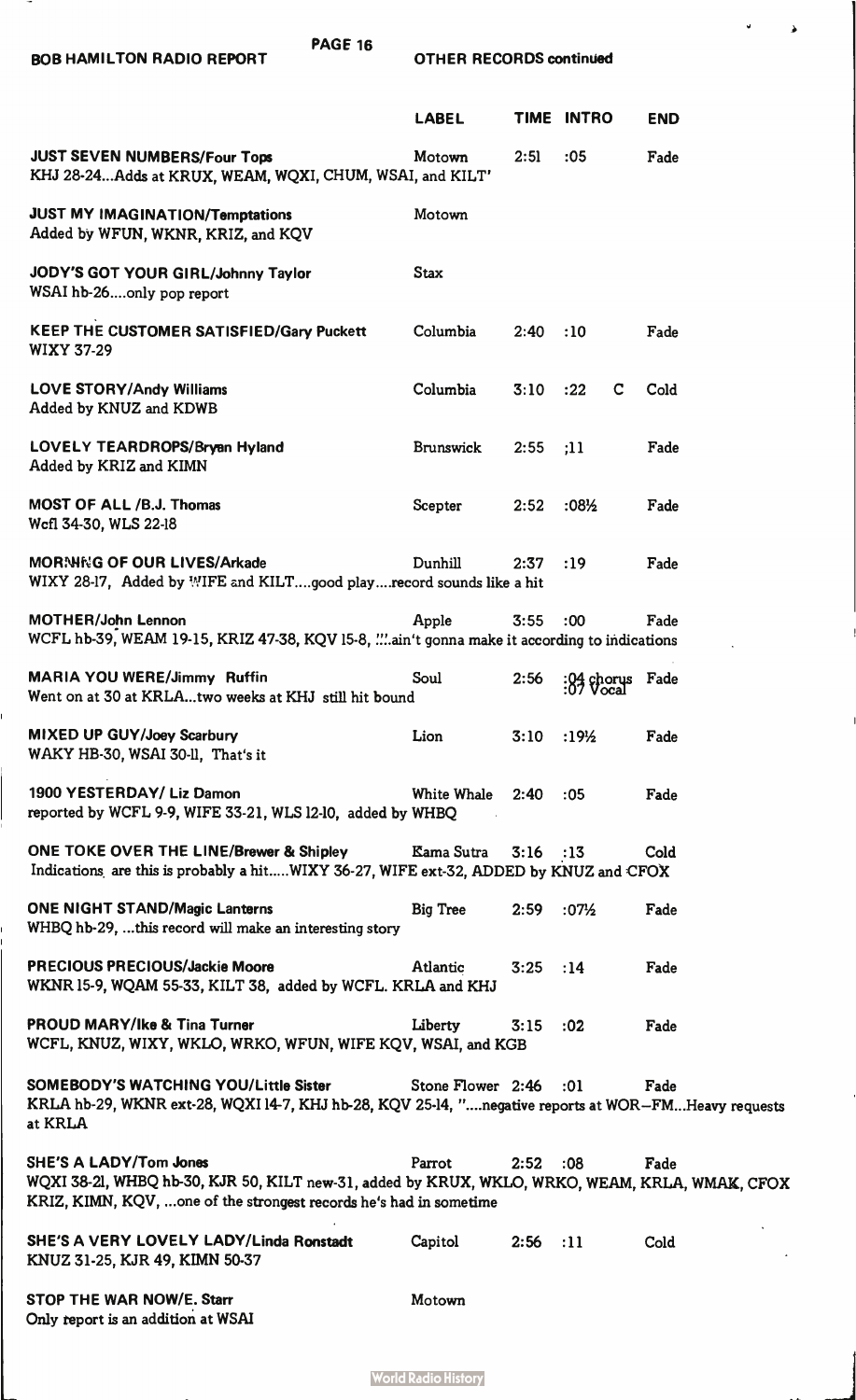## BOB HAMILTON RADIO REPORT **OTHER RECORDS** continued

## PAGE 17

|                                                                                                                                                  | <b>LABEL</b>  |      | TIME INTRO                      | <b>END</b> |
|--------------------------------------------------------------------------------------------------------------------------------------------------|---------------|------|---------------------------------|------------|
| <b>TEMPTATION EYES/Grassroots</b><br>KNUZ HB-21, WOR-FM 20-14, WKLO 22-15, WRKO 30-27, WKBW 18-9, KHJ 20-18, added by WKNR & KFRC                | Dunhill       | 2:35 | :15                             | Fade       |
| <b>TULSA/Billy Joe Royal</b><br>Picking upWKLO 27, WQXI 19                                                                                       | Columbia      | 3:36 | :01                             | Fade       |
| THERE'S HELL DOWN BELOW/Curtis Mayfield<br>WIXY 18-10, KRIZ 40-30                                                                                | <b>Buddah</b> |      |                                 |            |
| <b>WHEN I'M DEAD &amp; GONE/Bob Summers</b><br>Hot at WCFL 28-20 and WLS 27-22 negative at KHJ and KFRC                                          | MGM           | 2:30 | :14                             | Fade       |
| <b>WHEN I'M DEAD &amp; GONE/McGuiness Flint</b><br>WKLO 20-10, WRKO 20-17, WEAM 21-8, KRIZ new-50, negative at WOR-FM                            | Capitol       | 2:52 | :12 <sup>1</sup> / <sub>2</sub> | Fade       |
| <b>WILD WORLD/Cat Stevens</b><br>Great soundadded at WRKO, KHJ, and KLIF                                                                         | A&M           | 3:15 | :01                             | Cold       |
| <b>WHOLE LOTTA LOVE /CCS</b><br>WKLO 30-17, WIFE 36-23, KRLA HB-28, KRIZ new-46, WSAI 28-14, KILT 39, Added at KNUZ, WHBO, CHUM,<br>KFRC and KHJ | Rak           | 3:30 | inst.                           | Fade       |
| <b>WHOLE LOTTA LOVE/King Curtis</b><br>WIFE 36-23, WQXI 20, added by WIXY, WEAM, WHBQ, and KQV                                                   | Atco          |      | $2:42$ inst.                    | Fade       |

### 

## MISCELLANEOUS ALBUM INFO

Picking up play on the Isaac Hayes album........LOOK OF LOVE on at WOR-FM and KQV........ New Poco album.........A MAN LIKE ME and COME ON added at WKBW........ I'M A MAN off the CTA album added at KQV........ TELL ME WHY off the Bee Gees album starting to get play......... FREE and FLIGHT 602 are the most played cuts on the Chicago album.......Following those two is LONELINESS IS JUST A WORD and I DON'T WANT YOUR MONEY.......some on AT THE SUNRISE......... Next smash album is the Cat Stevens ......selling well ........ besides the single ..... MILES FROM NOWHERE ...... WHY DO THE CHILDREN PLAY ................FATHER AND SON.......... The Sugarloaf album is out........MOTHER NATURE'S WINE on at KIMN and WIFE........ Play on Emerson Lake Palmer..........LUCKY MAN on at WCFL and WEAM........ The new Mountain album is out.........heavy cut is ANIMAL TRAINER and THE TOAD........ Play on FUNNY HOW TIME SLIPS AWAY by Elvis.......... WHO DO YOU LOVE off the Tom Rush album..........

## 

## MISCELLANEOUS RECORD INFO

CAROLINA by Livingston Taylor getting good play at KQV ......went from 29 to 28 there this week ........ BEGINNING TO FEEL THE PAIN by Mac Davis added at KGB......... RUBY TUESDAY by Melanie went hitbound to 19 at CFOX BECAUSE IT'S TIME by McKindrie Spring went 17 to 8 at WHBQ GET INVOLVED by James Brown added at WABC............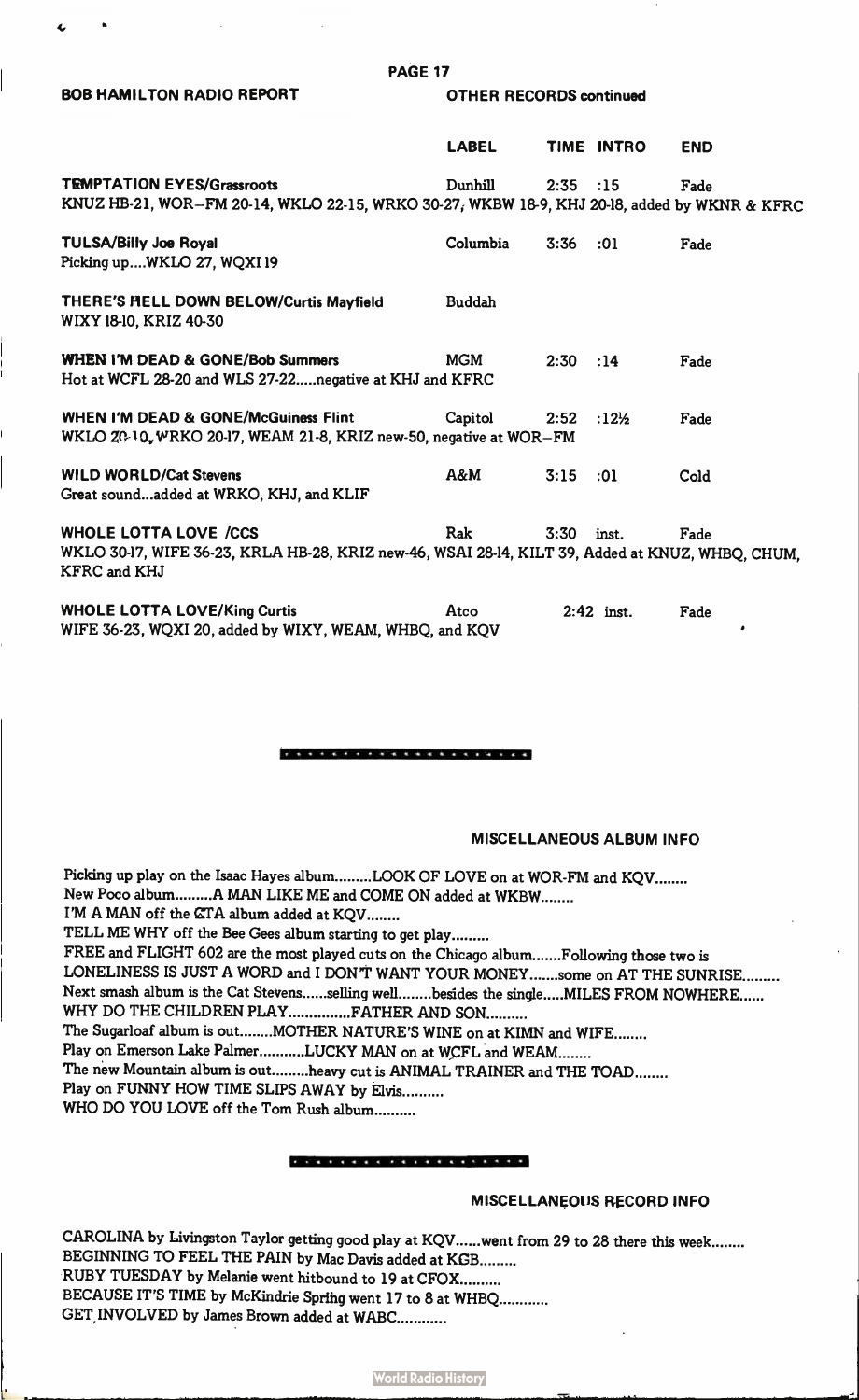د.

## 1. GEORGE HARRISON - All Things Must Pass (Apple)

WHAT IS LIFE ...............countless different cuts.

# 2. CREEDENCE CLEARWATER REVIVAL - Pendulum (Fantasy)

HAVE YOU SEEN THE RAIN is new single ........ MOLINA getting heavy play.

3. JOHN LENNON (Apple) New single ......... MOTHER ......... play on many cuts.

## 4. STEVE STILLS - Stephen Stills (Atlantic) WE ARE NOT HELPLESS...........

5. SLY STONE - Greatest Hits (Epic)

6. SANTANA - Abraxas (Columbia) O YE COMO VA is new single .........play on HOPE YOU'RE FEELIN BETTER.

7. LOVE STORY SOUNDTRACK (Paramount)

8. GRAND FUNK RAILROAD - Live (Capitol)

9. JEFFERSON STARSHIP - Blows Against The Empire (RCA) LET'S GO TOGETHER.......new single is A CHILD IS COMING.

- 10. GUESS WHO Share The Land (RCA) COMIN' DOWN OFF THE MONEY BAG .......new single is HANG ONTO YOUR LIFE....also DO YOU MISS ME DARLIN.
- I. ELTON JOHN Tumbleweed Connection (Uni) COUNTRY COMFORT.........LOVE SONG

12. VAN MORRISON -(WB) BLUE MONEY is the new single .........play on GIVE ME A KESS .........CALL ME UP IN DREAMLAND.

13. PARTRIDGE FAMILY - Partridge Family Album (Bell)

## 14. GRATEFUL DEAD - American Beauty Rose (WB)

- 1%. JEFFERSON AIRPLANE Worst of All (RCA) Several Cuts.
- 16. SUPERSTAR (Decca)
- IF. JUDY COLLINS Whales and Nightingales (Elektra) Not all that much play at this point.
- 18. JANIS JOPLIN Pearl (Columbia) MOVE OVER' CRY BABY' GET IT WHILE YOU CAN.
- 19. THREE DOG NIGHT Naturally (Dunhill) HEAVY CHURCH.........and JOY TO THE WORLD
- 20. NEIL DIAMOND Taproot Manuscript (Uni) DONE TOO SOON ........picking up play.
- 21. CARPENTERS Close To You (A&M) HELP still getting reaction.

25. EMITT RHODES - Emitt Rhodes (Dunhill) FRESH AS A DAISY .......the singles ....... FACE ON THE FLOOR ...... SHE'S JUST A BEAUTY, LIVE TILL YOU DIE

- 22. JAMES TAYLOR Sweet Baby James (WB)
- 23. ELTON JOHN Elton John (Uni)
- 24. BLOODROCK Two (Capitol) D'O.A.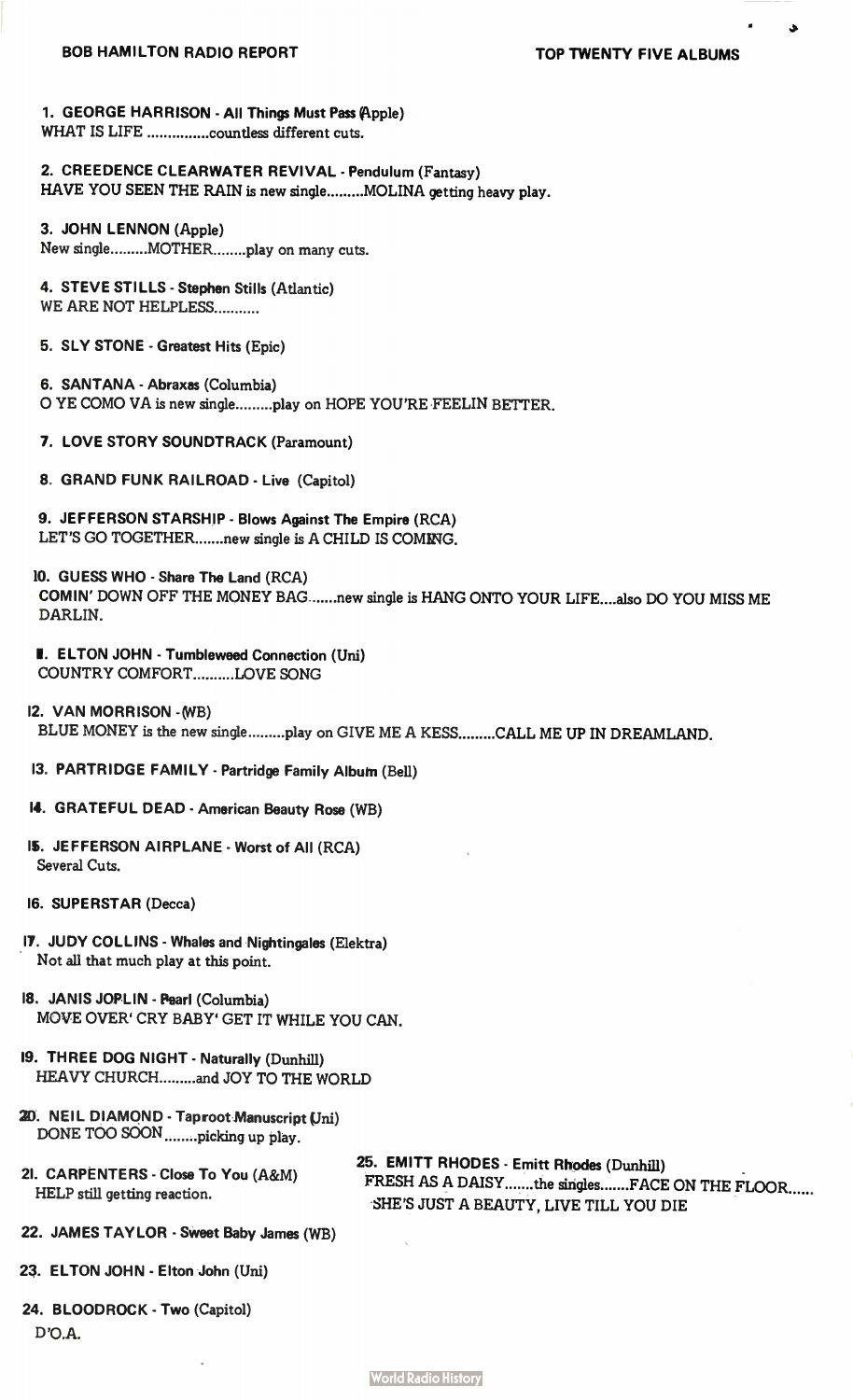